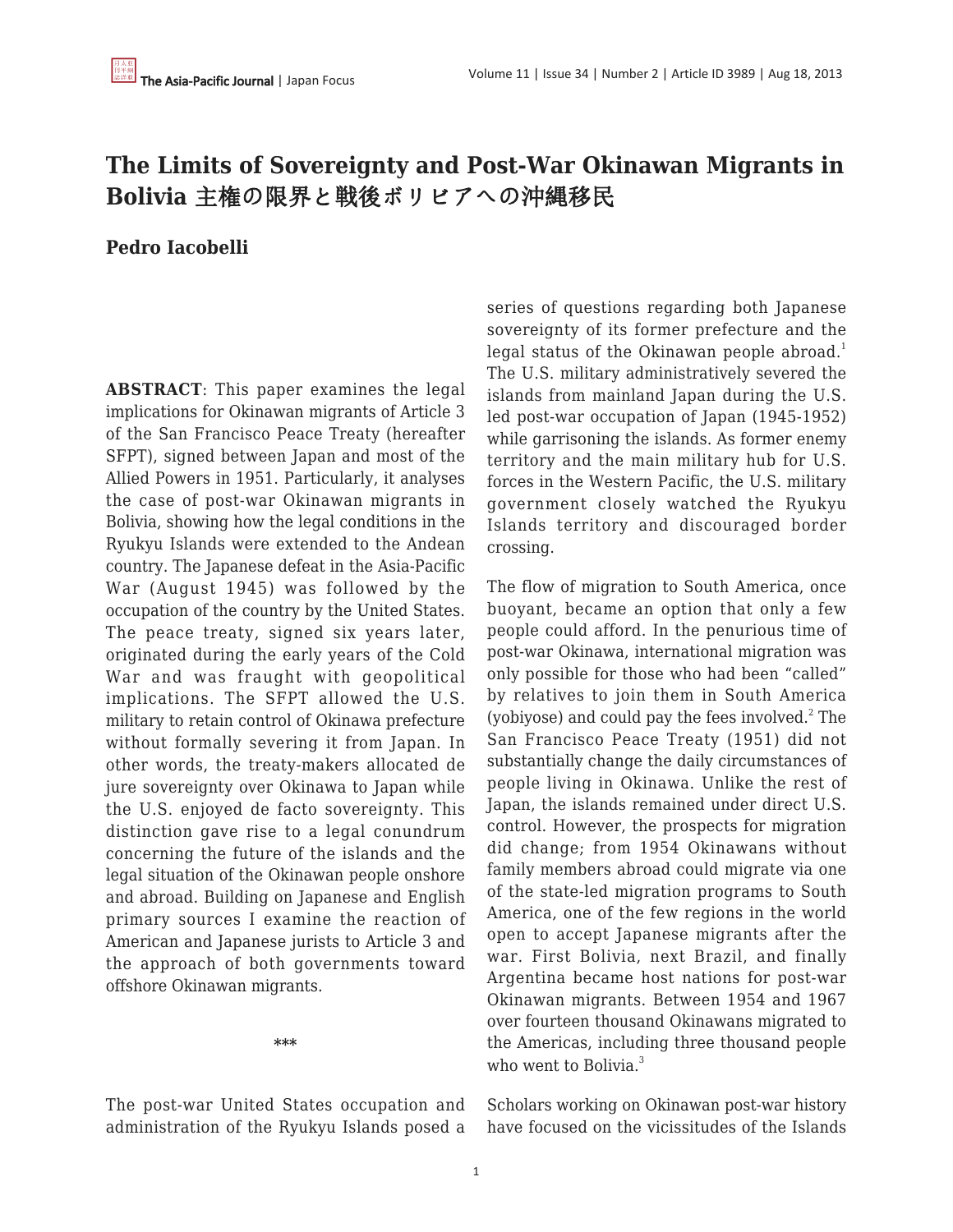and its people within the U.S-Japan bilateral framework.<sup>4</sup> Ōta Masahide, Gavan McCormack, Yoshida Kensei, Arasaki Moriteru and Tanji Miyume, among other researchers, have studied U.S. cold war policies implemented on the Ryukyu Islands, emphasizing the U.S. military base-building process, the impact of U.S. policies on the local population, and the emergence of resistance to U.S. military domination.<sup>5</sup> Known as the "Okinawa problem", scholars have studied the unbalanced powerrelations between the U.S. and Japan. $^{\rm 6}$  Other scholarship, for instance the work of Oguma Eiji and Taira Koji, has emphasized the colonial elements in the historical relation between the Japanese government and the Okinawan people.<sup>7</sup> The problematic and ideological confrontations taking place on the Ryukyu Islands have been amply studied in Japanese and in English. However the question of the legal position of overseas Ryukyuan communities after the San Francisco Peace Treaty has not received much attention.<sup>8</sup> The purpose of this study is to examine the coming into being of the SFPT and the discussion around the legal status of post-war Okinawan migrants in Bolivia. By doing so, it allows us to highlight some of the ambivalence that underscored the relations between Okinawans, Japanese, and Americans in the Okinawa homeland as well as in Okinawan overseas communities.

In this article, I show that the legal situation of overseas Okinawan individuals was left unresolved by the creators of the peace treaty, led by John Foster Dulles. As a result, the international status of Ryukyuans in South America was subject to regional power plays involving Japan and the U.S., rather than the rules of international law. In particular, I evaluate the role of the Japanese state in overseeing Ryukyuan migrants in the 1950s. I argue that the Japanese government had sufficient legal grounds to claim that the Okinawan people were Japanese nationals and were thus entitled to the Japanese passport and Japanese consular protection. However, due to pressure from the U.S., the Japanese government did not honor its obligations toward Okinawan migrants. This is clear in the case of the post-war Okinawan community in Santa Cruz, Bolivia where a Ryukyuan colony was established in 1954 and became a site of great symbolic production of the political pressures at play in the region.<sup>9</sup> Since the Japanese government encouraged emigration to Bolivia, it had the responsibility to look after both emigré communities: those that originated in mainland Japanese and those from the Ryukyu Islands. But due to U.S. pressures, it failed to assist the latter. In other words, the case of the Okinawan emigration to Bolivia, the first U.S.-endorsed emigration program in the Ryukyu Islands, highlights the asymmetries of power between Japan and the U.S. in a non-Asian regional context.<sup>10</sup>

It is important to observe the process whereby the U.S. designed its long-term dominant position in the Ryukyu Islands. In particular I am interested in how the "sovereignty problem" was understood by U.S. and by Japanese jurists in the wake of the Treaty of San Francisco. The analysis of the legal discussion on the limits of Japanese sovereignty in Okinawa can shed light on two points: (1) Japanese awareness of Japan's rights and obligations concerning the Okinawan people and (2) the desired Japanese stance regarding international law in this matter by some Japanese jurists.

I begin this article by contextualizing U.S. postwar control of Okinawa Prefecture. I will then present the position of Japanese scholars who eloquently expressed concerns about the legal position of Okinawa under international law. Next, I will analyze the presentations on the "Okinawan problem" at the Annual Conference of Japanese International Law Scholars in 1954. The presentations were published in the 1955 special edition of the "Journal of International Law and Diplomacy" (Kokusaihō gaikō zasshi) a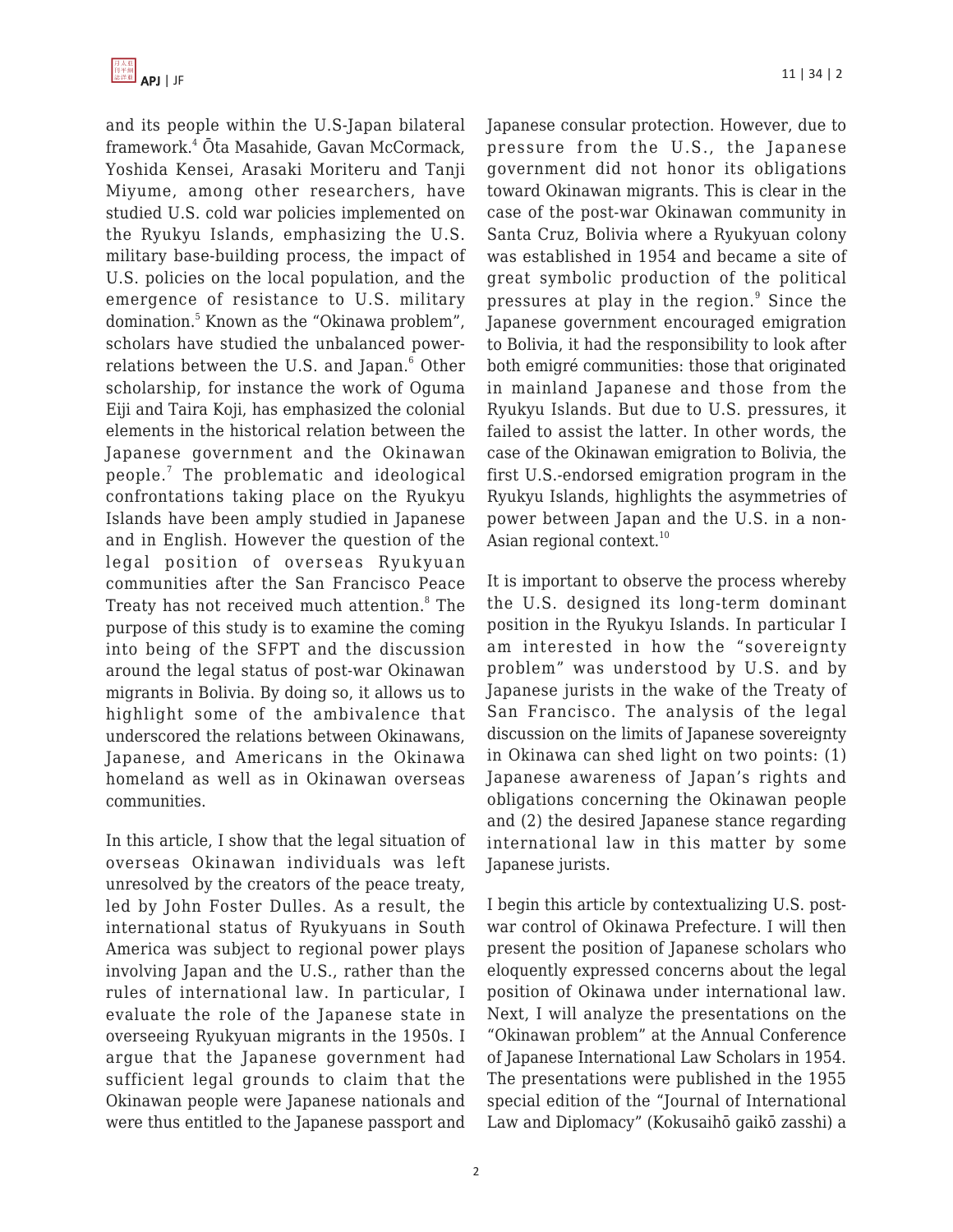leading Japanese journal in the field.<sup>11</sup> Finally, I will examine the consequences of the SFPT for Okinawan communities living outside of Japan. In order to do this I will use the case of the "protection problem" (Hogo Mondai) and the Ryukyuans in the Department of Santa Cruz in east Bolivia.

#### **From enemy territory to "our territory"**

Japan lost control of Okinawan prefecture when United States forces captured the islands in June  $1945.<sup>12</sup>$  The Battle of Okinawa, the bloodiest battle fought in the Pacific, marked the end of Japan's direct control over the Ryukyu Islands and initiated long-term U.S. administration of Okinawa.<sup>13</sup> But what was the American rationale behind retaining the Ryukyu Islands? What benefits were sought by the U.S. Departments of Defense and State? In this section I would like to succinctly answer these questions as a means of gauging the status of the Okinawan people in the post-war period.

Like mainland Japan, the Ryukyu Islands remained 'occupied enemy territory' from the end of hostilities until the peace treaty came into operation in April  $1952.<sup>14</sup>$  This meant that Okinawa was under U.S military control and its destiny would be determined by the wartime agreements. The Cairo Communiqué (1943) had stated that Japan would be "expelled from all other territory which she has taken by violence or greed". This cast a cloud of uncertainty over the future of the Ryukyus. However, U.S. officials subsequently held that the Communique did not pertain to the Ryukyu Islands.<sup>15</sup> Similarly, the Potsdam Declaration (1945) failed to state whether Okinawa was to be included in the territory that Japan would  $keep.^{16}$  Indeed, the wartime agreements inconclusively referred to the status of the Ryukyu Islands. Moreover, the option of annexing Okinawa as a former enemy territory was rejected. The American government, particularly the State Department, wished to avoid violating the U.S. declared principle of "no territorial aggrandizement" (Atlantic Charter,  $1941$ ).<sup>17</sup> In the end, the future of the U.S. position in the Ryukyus (and that of the Okinawan people) would be determined by the terms of a peace treaty between Japan and the Allies. $18$ 

Okinawa was one of many insular Pacific territories occupied by the U.S. in the wake of World War II, and an important part of the U.S. defense line in the Pacific. It was from the beginning placed under U.S. military government.<sup>19</sup> While mainland Japan, with its pacifist constitution, was (in theory at least) made a zone of "peace", Okinawa was explicitly transformed into a zone of "war". $20$  This asymmetry was evident from the moment the first signs of the emergence of the Cold War became visible. As result, the U.S. State Department concurred with the Defense Department in the necessity to secure longterm control of the islands. $^{21}$  The future of Okinawa and its people was thus defined by its strategic location. The U.S. National Security Council (NSC), the highest defense entity in the U.S., framed U.S. national policy with regard to the possession of Okinawa in memorandum NSC 13/3 of 1949. $^{22}$  In these documents the NSC emphasized that any peace treaty with Japan had to include certain security requirements. Among them, NSC 13/3 stated that the U.S. had to "retain on a long-term basis the facilities at Okinawa and such other facilities as are deemed by the Joint Chiefs of Staff to be necessary in the Ryukyu Islands […] the military bases at or near Okinawa should be developed accordingly." From the American perspective, Okinawa had to remain under U.S. control after a peace treaty with Japan was signed.<sup>23</sup> NSC 49 and the September 1950 NSC 60/1 complemented the objectives of NSC 13/3 by expressing the view that any future treaty with Japan must guarantee the U.S "exclusive strategic control of the Ryukyus". $24$ 

It should be noted that at all times U.S. defense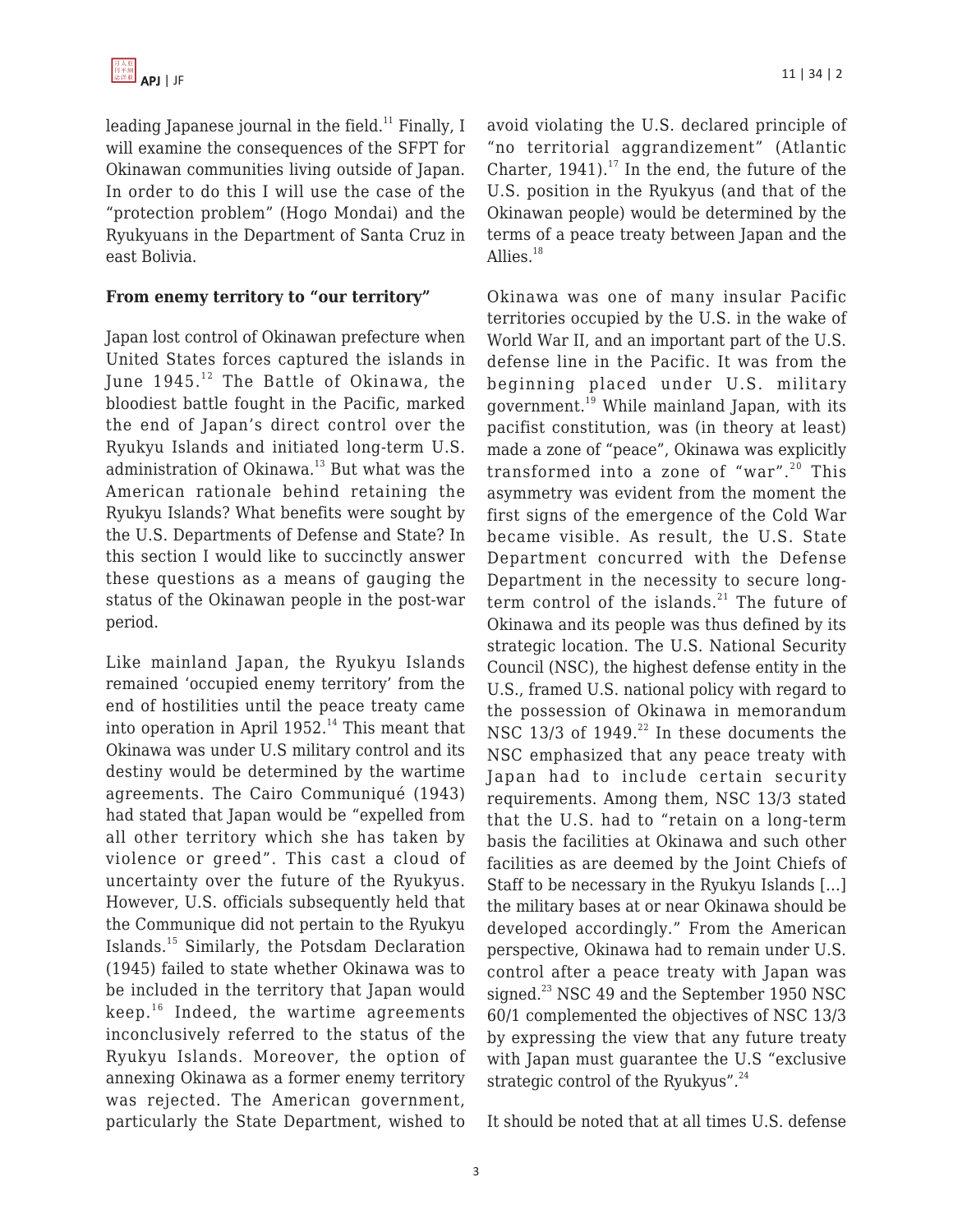requirements prioritized territorial control. The language was framed to make legal permanent U.S. occupation of the Ryukyus in the service of building America's keystone in the Pacific.

#### **Trust the Trusteeship System**

The retention of Okinawa became one of the main issues during the peace treaty negotiations. John F. Dulles (1888 – 1959), Consultant to the Secretary of State, had the difficult task of putting together numerous interests, including the NSC plan for de facto military appropriation of the Ryukyu Islands, into the peace treaty. In Japan, Prime Minister Yoshida Shigeru's calculated efforts to work a deal with the U.S. to reduce as much as possible the duration and scope of the U.S. presence in the Ryukyus were systematically crushed by American officials.<sup>25</sup> In addition, Japanese authorities, including the Showa emperor, expressed in private their willingness to exchange Okinawa for U.S. protection.<sup>26</sup> Some of the Allied Powers such as New Zealand and Canada supported the idea of full U.S. dominion in the Ryukyu Islands. However, annexation would violate the U.S. declaration that it would not seek aggrandizement and risked provoking the opposition of the other Allied Powers and United Nations members generally.<sup>27</sup> Thus, Dulles sought a system that would facilitate U.S. control without annexation.

The idea of placing the Ryukyu Islands under the Trusteeship System was thoroughly discussed among U.S. scholars and diplomats.<sup>28</sup> The Trusteeship System was a revised version of the pre-war Mandate System, and it increased international accountability for the administration of a trust territory by implementing United Nations supervision.<sup>29</sup> This system allowed three categories of territories subject to the trusteeship: a. former mandated territories; b. ex-enemy territory; and c. territories voluntarily placed under the system by states responsible for the

administration.<sup>30</sup> There were, however, two main limitations to putting a territory under the Trusteeship System: no member of the U.N. was eligible to become a trust territory, and an independent non-member state could not be made a trust territory because it had already attained self-governance, the ultimate purpose of the Trusteeship System being transition to independence.<sup>31</sup> Moreover, the U.S. had the possibility of locating the Ryukyu Islands as a 'strategic area' within the Trusteeship System.<sup>32</sup> This option actually meant reduced interference from the U.N. since 'strategic areas' were not scrutinized by the General Assembly but by the Security Council. Nevertheless, the trusteeship system did not prevent Security Council members from inquiring and, potentially, criticising the U.S. role in Okinawa.

John Foster Dulles decided to obtain in the peace treaty with Japan an option to seek trusteeship if desired by the U.S., but in the meantime the U.S. would retain full control of Okinawa. This meant that the U.S. military could remain in the island and avoid international scrutiny. As Senator Howard Alexander Smith noted in a meeting with Dulles in the Far East Sub-Committee of the Senate Foreign Relations Committee, the draft would "permit the United States to retain control of the Ryukyus indefinitely if a trusteeship were not secured" and inquired whether this "would not lay us open to charges of imperialism". $33$ Dulles reportedly suggested that "the provision be allowed to stand until the attitude of other countries could be ascertained".<sup>34</sup>

In order to retain Okinawa, as required in the NSC documents, the U.S. opted for a formula that separated the sovereign from the administrator. Article 3 of the Treaty of San Francisco stipulated that "Japan will accept any proposal to put the Ryukyu Islands under the U.N. trusteeship system".<sup>35</sup> Futhermore it stated the following: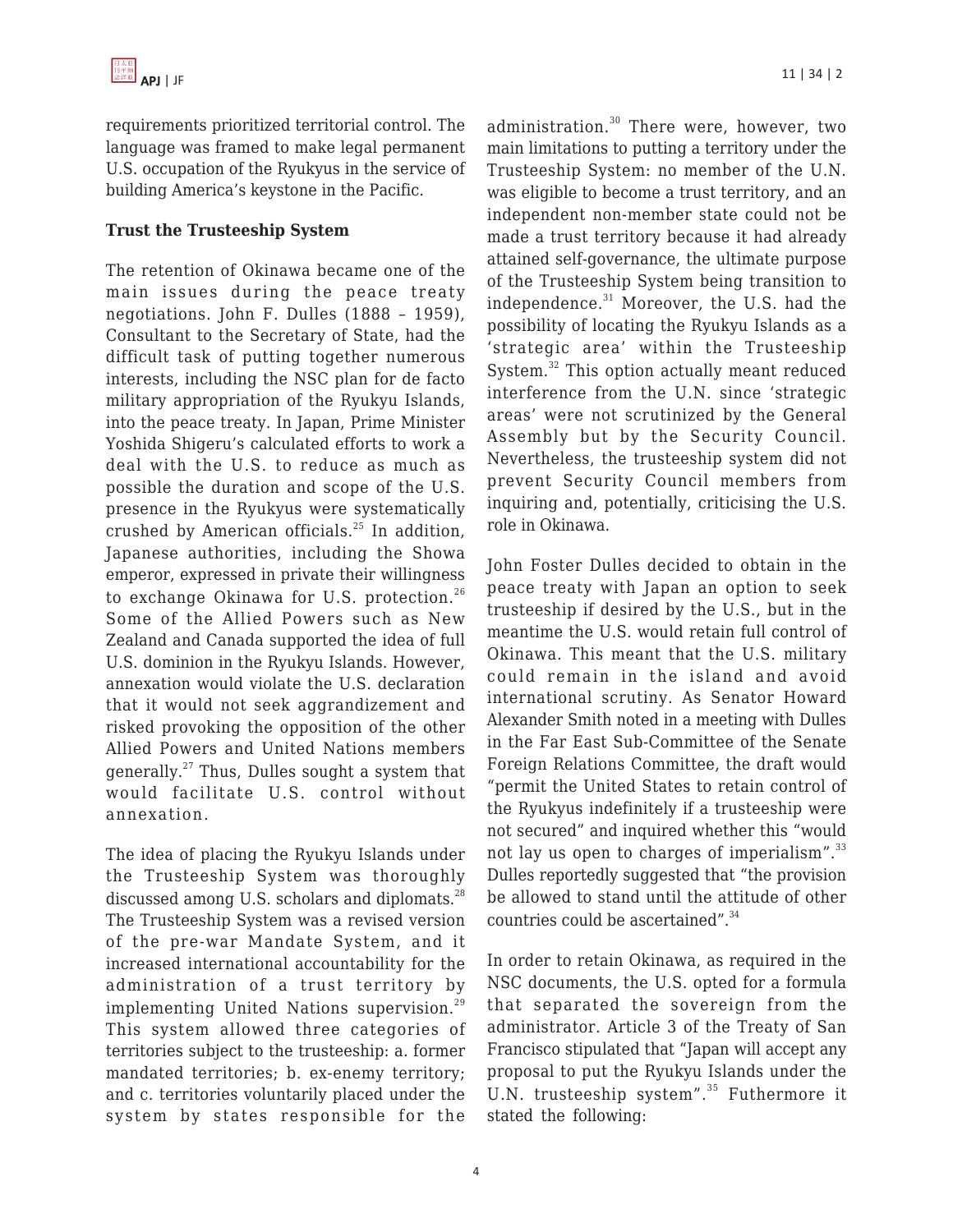

Pending the making of such a proposal and affirmative action thereon, the United States will have the right to exercise all and any power of administration, legislation and jurisdiction over the territory and inhabitants of these islands, including their territorial waters.<sup>36</sup>

Okinawa remained under Japanese sovereignty since it was not severed by the SFPT but the United States controlled all rights of its administration.<sup>37</sup> Before and during the 1951 Peace Conference John Foster Dulles clarified the meaning of the legal wording. He explained that although the U.S. had the rights of administration, Japan exercised "residual sovereignty" (zanryūshuken) over the territory.<sup>38</sup> The Office of Legal Adviser of the Department of State explained that:

The phrase [residual sovereignty] expresses the idea that, far from being a cession of sovereignty, Article 3 of the Peace Treaty contains provision only for the broad exercise of the rights and powers of sovereignty by the United States. Thus the United States has not annexed the islands or claimed sovereignty over them; sovereignty remains in Japan –even though in a latent or residual form. But the right to exercise the rights and powers usually associated with sovereignty has been given to the United States.<sup>39</sup>

The wording and explanation given for Article 3 served U.S. strategic interests in the region, but did little to make it comprehensible. The American control was Janus-faced; on the one hand it sought to control population, territory and military bases; on the other, it sought to avoid specifying the precise nature of U.S. power in the Ryukyus in the peace covenant. Indeed, it obscured the legal position of the Ryukyu Islands, puzzling both American and Japanese legal experts.

#### **Making sense of Article 3: How the SFPT was interpreted?**

Olcott H. Deming, U.S. Consul General to Okinawa (1957-1959), said that then-Secretary of State Dulles once asked him "what problems" he was having there. Deming responded that "the biggest one was continually trying to explain [to the locals] what residual sovereignty means".<sup>40</sup> Article 3 and the concept of 'residual sovereignty' triggered a series of debates on different aspects of U.S. - Ryukyu and Japan-Ryukyu legal relations. The legal conundrum around the sovereignty of Okinawa increased as it became clear that the U.S. had no intention of making any proposal to put the Ryukyus under the Trusteeship System.

U.S. political advisors noted the issues not addressed in the Article 3. For example, Niles W. Bond concluded in 1952 that, "as a beginning, it is believed that the legal status of the islands should be clarified, if feasible by formal recognition of the sovereignty of Japan and the Japanese nationality of the inhabitants". $41$  However, these problems were left unresolved by U.S. government authorities. On the contrary, courts and judges settled disputes related to the legal position of Okinawa. For instance, a tort involving a car accident in Okinawa in 1951 raised the question of whether Okinawa was a foreign territory or not. $42$  An American, employed by a contractor engaged in military construction in Okinawa, sought compensation from the federal government in a Court District in California. The appellant alleged that the accident resulted from the negligence of an unknown employee of the U.S. in leaving an unlighted crane parked on the road after dark. The judge in this case, before admitting to have no concluding answer, stated: "it cannot be said that the loss of sovereignty over the island by Japan vests the 'de jure sovereignty' in the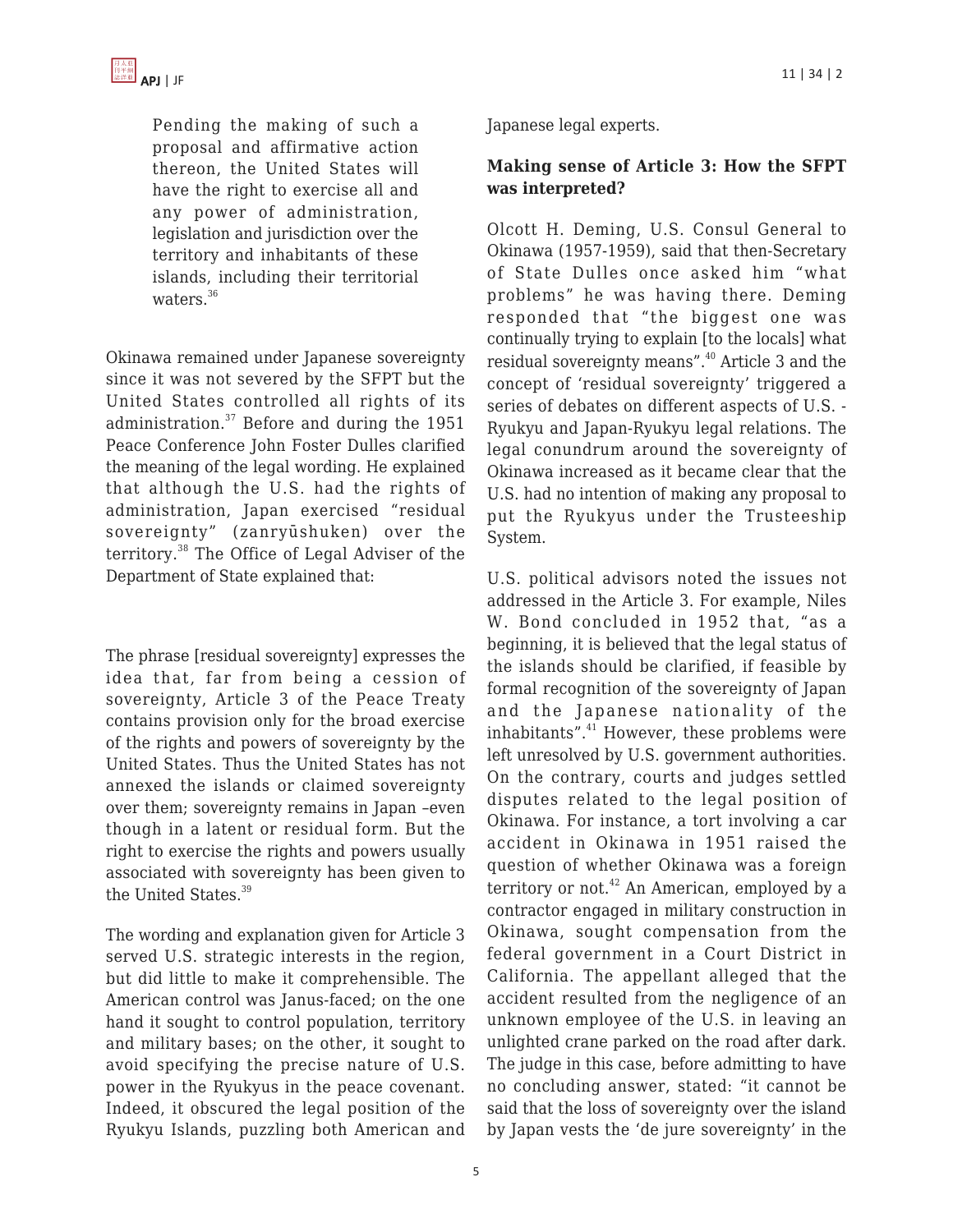traditional sense, in the native Okinawa" but since "the will of the United States is in fact the supreme will on Okinawa, the United States has therefore acquired what may be termed a 'de facto sovereignty'.<sup>43</sup> Similarly, the question of whether or not native Okinawans were nationals of the U.S. was brought to court in 1954. An Okinawan resident in Hawaii claimed that since Okinawa was a possession of the U.S. he was not an alien but a national of the U.S.<sup>44</sup> The court had to define where the sovereignty of Okinawa resided. It finally concluded that "Japan, and not the United States, having the 'de jure sovereignty' over Okinawa (…) the defendant [the Okinawan man] is not a national of the United States".<sup>45</sup>

These examples illustrate how Article 3 of the SFPT temporarily blurred the limits of Japanese/American sovereignty and confused the understanding of citizenship in the Ryukyu Islands. Furthermore, it allowed legal organs of the U.S. to have a privileged position to interpret matters of jurisdiction as they saw fit since the administration of the islands remained under U.S. military administration.

#### **The Japanese juridical understanding of the Status of Okinawa**

In Japan, jurists and academics from the country's most prestigious universities met in Kyoto at the autumn 1954 conference of the Society of International Law. Professor Yamada Saburō (1869-1965) pointed out the aim of the Kyoto conference was to clarify the international position of Okinawa. They analyzed the "Okinawan problem" from three perspectives: history, international law, and international economy. The conference's proceedings were published in a special edition of the Journal of International Law and Diplomacy. Their views on the Okinawan problem allow us to highlight how the situation was perceived in mainland Japan and to identify the legal, if not necessarily political, limits of Japanese sovereignty over Okinawa

after the SFPT.

For the Japanese jurists, it was important to confirm that Japan was entitled to claim full sovereignty over the Ryukyu Islands in the future. This concern was triggered by the obscure wording of the war covenants (e.g. Cairo Communiqué; Potsdam Declaration) as seen above. It was also influenced by the ongoing process of emancipation and nationstate building in several regions of the world (e.g. India, Indonesia, Philippines). The Ryukyu Kingdom had controlled most of the area of Okinawan prefecture prior to its incorporation within the modern Japanese state in  $1879.^{46}$  For the Japanese jurists there was a possibility that the territory under U.S. military control could be permanently severed from Japan. Consequently, some Japanese scholars considered it necessary to stress the legality of Japanese control over Okinawa from a historical point of view. For instance, Akiho Ichirō (1900-1988) emphasized that the Ryukyu kingdom's almost three hundred years old relationship with the Satsuma daimyo (vassals of the bakufu in Edo) was fundamental to justifying Japanese ownership of Okinawa. "The status of the Ryukyus is one of the most important matters. This problem could be clarified in the analysis of the Ryukyu Kingdom's status in relation to the Satsuma daimyo".<sup>47</sup> Similarly, Hanabusa Naoshi (1902-1994) vindicated the Japanese position in Okinawa vis-à-vis the Chinese tributary state status of the Ryukyu Kingdom. Hanabusa noted that in ultimate terms the government in Tokyo had legally incorporated the Ryukyu Kingdom into the Okinawan prefecture in its 1879 annexation.<sup>48</sup> For academics like Hanabusa, the Japanese claims to Okinawa were based on the historical relations between the two territories.

Also, it was important for many Japanese scholars to confirm American academics' thinking on the Japanese claim of sovereignty in order to clarify the international position and future of the Ryukyu Islands. Ueda Toshio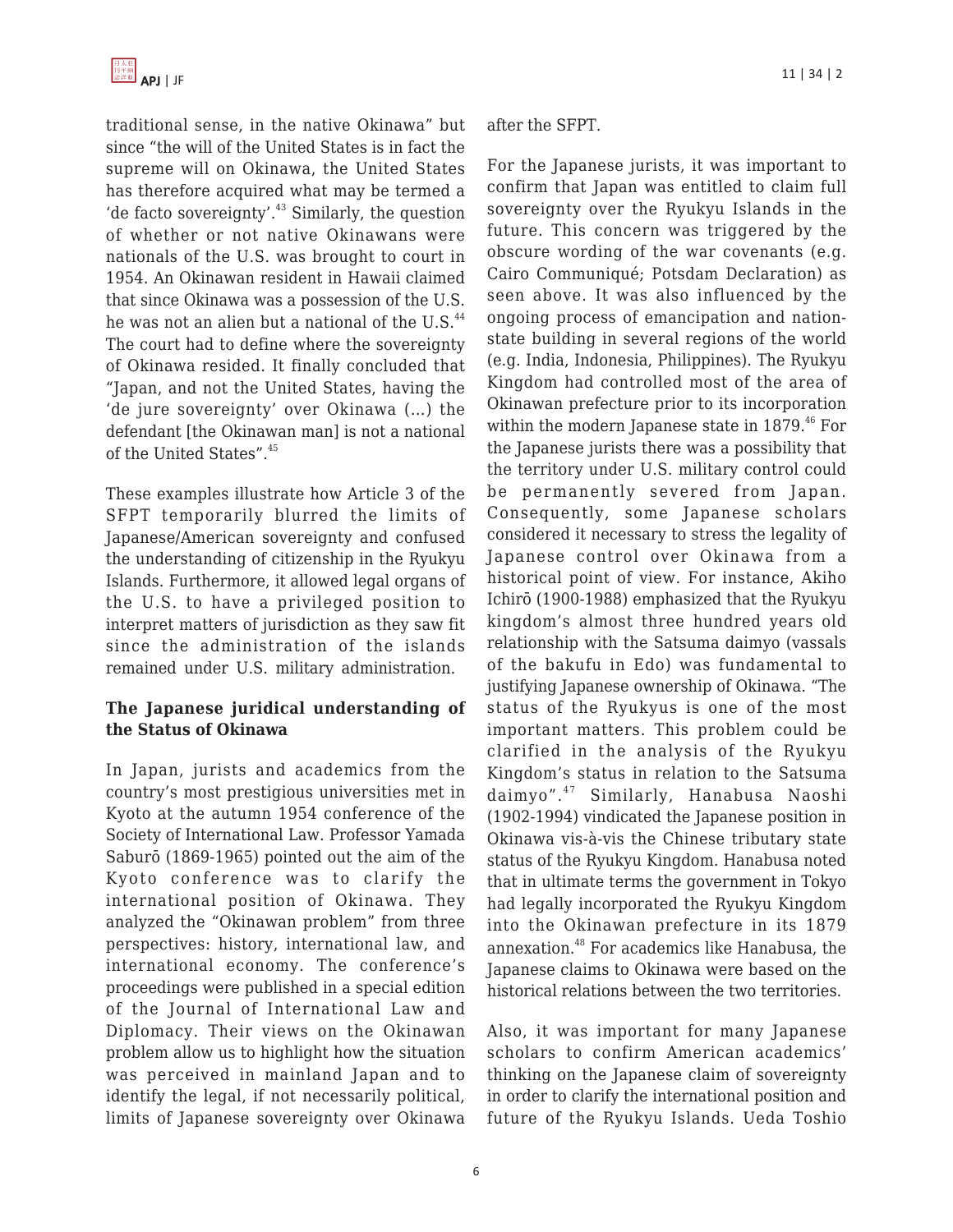(1904-1975), in his review of twenty-three American publications on the Okinawan question, concluded that scholars in the United States shared the view that Japan had historical rights over the Ryukyu Islands. $49$  In his study, he mostly relied on Hyman Kublin's article on the 1870s' controversy between Japan and China concerning sovereignty over the Ryukyu Islands.<sup>50</sup> For Kublin (and Ueda) both China and Japan had a long history of relations with the Ryukyu Islands, but China had lost its rights over the Ryukyus because the Qing government persistently used an old system of traditions to sustain its claim rather than Western legal rationalism.<sup>51</sup> The Japanese on the contrary, as Kublin stated, "deemed the issue an affair of the first magnitude and, unshackled by tradition, quickly revealed how well Occidental diplomatic procedure had been mastered".<sup>52</sup> In conclusion, Ueda´s position was that Japan's legal rights over Okinawa had strong historical and legal foundations recognized by the Western Powers.

A more pressing issue was how to interpret the Japanese position on Okinawa after the San Francisco Peace Treaty. If put under the Trusteeship System, the Japanese jurists were confident that the Ryukyus would be initially severed (bunri) from Japan as a former enemy territory but eventually would return to Japan. There were a few precedents in international law for comparable cases. For example, Irie Keishirō (1903-1978) mentioned the case of Bessarabia, a region of Moldavia. Bessarabia was severed from Russia after the Crimean War; but returned in the Berlin treaty of 1878.<sup>53</sup> My impression is that, in general, the Japanese scholars did not worry much about the future of the former Okinawan prefecture as a trust territory. They were more concerned with defining where Japan stood if the Ryukyu Islands were not put into the Trusteeship System.

As previously stated, the San Francisco Peace Treaty gave the U.S. the right to exercise all and any power of administration, legislation and jurisdiction in the Ryukyu Islands. The Japanese government endorsed this at the peace conference and reaffirmed its position in several bilateral treaties (e.g. The Aerial Navigation Service between Japan and the United Kingdom of Great Britain and Northern Ireland of 1952). However, the scope and duration of Japan's "residual sovereignty" was not defined in the SFPT. The treaty did not make clear to what rights Japan was entitled as holder of "residual sovereignty"; or how Japan was to fulfill its obligations towards the local Ryukyuans.<sup>54</sup> For Irie, the U.S. was entitled to the administration but not the disposal of the territory.

> In relation to the southern territory, since Japan keeps residual sovereignty, America merely received the rights of administration for an unspecified time; without Japan's consent, it cannot change the territorial status. Even though Japan promised to agree to any American proposal to the U.N. in relation to putting the southern territory under the Trusteeship system, to which America is the sole administrating authority, it is not the case that the U.S. has received carte blanche to propose a change in Japan's vesedg territorial rights. $55$

Indeed, the transfer of authority did not mean dividing the country. It only meant transfer of one section of the territory to the administration of another state.<sup>56</sup> Irie asserted that the Ryukyu Islands belonged to Japan, and not to the U.S. Thus, Japan had the right to expand various legal prerogatives into the territory and to keep its own public institutions in Okinawa. Moreover, he concluded that any institution established by the U.S.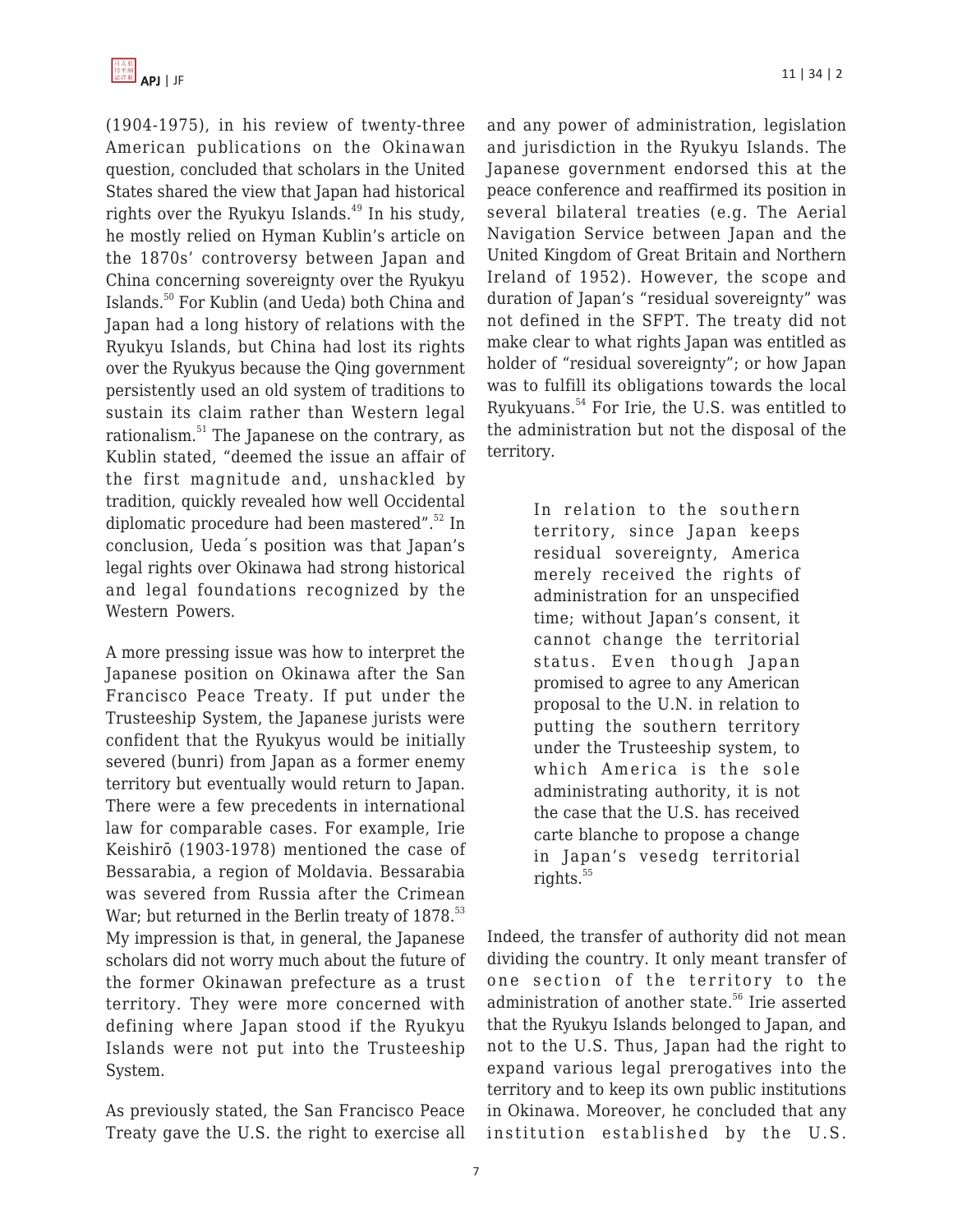

administrative authority, including the Government of the Ryukyu Islands (GRI), could not engage in foreign affairs as its authority came from the U.S. not from Japan.<sup>57</sup> Like Irie, Shinjō Toshihiko, asserted that Okinawa belonged to Japan. Indeed, he was more categorical when it came to defining what kind of sovereignty remained with Japan. For him, Okinawa's legal position was best explained as a quasi-leased territory:

> For the above points, today's Okinawa is in a situation just like a leased territory. But because it has not been furnished with the necessary formal conditions of a leased territory, the international legal position of Okinawa is in a 'state of preparation to lease;' in other words I think is reasonable to understand it as a 'quasi-leased territory'.<sup>58</sup>

 Similarly, Kuwada Saburo considered that the transfer of administration did not cause a change in the nationality of the local population since "the administrator may not confer on the inhabitants the nationality of the state; the power of the administrator is limited to granting the inhabitants permission for permanent domicile".<sup>59</sup>

Finally, Irie stressed that if the U.S. did not pursue the option of the Trust territory, Japan could claim its "right of re-vindication (shicchi kaifukuken)". Moreover, because the treaty did not limit the scope of Japanese participation in Okinawa's daily life, Irie called for a more active role by the Japanese government in Okinawa issues.

#### **Overseas Okinawans: Consular responsibility**

Article 3 of the San Francisco Peace Treaty extended America's control of post-war Okinawa. As I have demonstrated, American politicians, academics, and the U.S. armed forces candidly confirmed the military purpose of retaining the Ryukyu Islands. The cold war scenario in the region made it "desirable" for the U.S. to retain the territory and the bases on it. However, the transfer of administrative rights also affected the position of Ryukyuan migrants.

The American and Japanese authorities did not discuss the legal status of overseas Ryukyu migrants during the negotiations of the peace treaty. $60$  This is despite the ongoing flow of selffunded Okinawan migrants to South America, mostly to Argentina, from 1948 onwards. $61$  By 1952 over one thousand Okinawans had migrated to South America. There is no reference of their legal status in the peace covenant.



**The first Japanese immigrants to South America disembark in Brazil in 1908. Half were Okinawans.**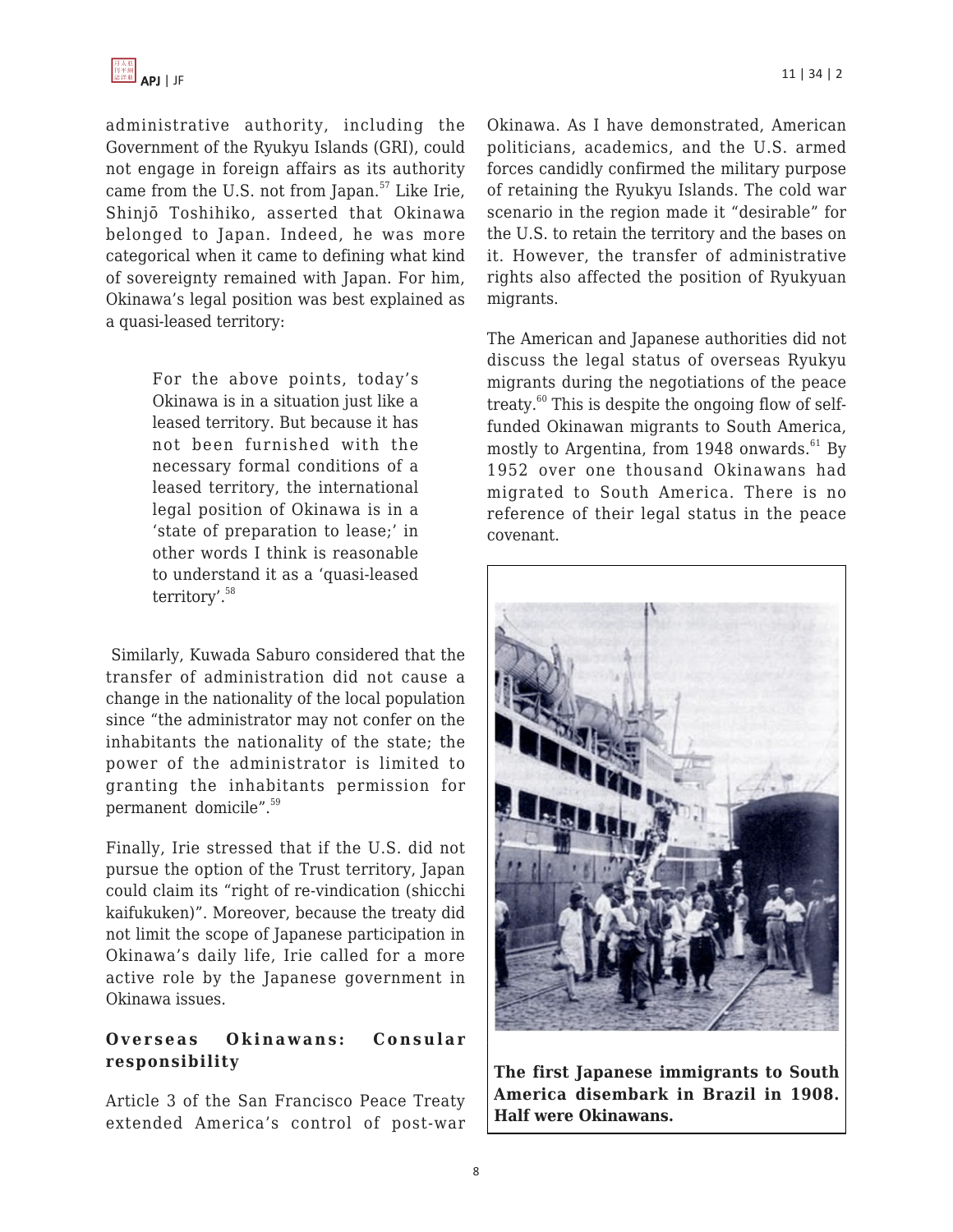

Indeed, overseas Okinawans were invisible to Japanese and American negotiators. Consequently, when migration became a state effort in 1954, questions such as how Okinawan people could obtain legal benefits from their nationality, or what government was responsible for them abroad, emerged. Following the Universal Declaration of Human Rights, the Okinawan people had the right to a nationality (article 15[1]) and no one could arbitrarily deprive them of it (article 15  $[2]$ ).<sup>62</sup> However, cold war politics cast a shadow of ambiguity over these fundamental human rights in Okinawa. Both, the U.S. and the Japanese governments claimed responsibility for the migrants in the 1950s. So the question that arises from this situation is this: to what extent were the Japanese and the U.S. governments responsible for the Ryukyuan migrants?

From the American point of view, since the inhabitants of the Ryukyu Islands were under U.S. authority the U.S. was the sole party responsible for their wellbeing. This was also considered to be the case when outside Okinawa. The establishment of the United States Civil Administration of the Ryukyu Islands (hereafter USCAR) in 1950 and the Government of the Ryukyu Islands (hereafter GRI) in 1952 aimed to promote the development of Okinawa and the betterment of living conditions in the islands. $63$  Since the migration program, a policy to reduce population in a demographically constrained region, was one of the joint-policies pursued by these two organizations, the U.S. authorities in Okinawa considered that the success of the emigration plan was connected with the development of the Ryukyu Islands.<sup>64</sup> As Norman D. King, Chief of the Public Affairs Division, demanded: "The State Department must assume the responsibility of providing protection for the émigrés. Failure to do this will undoubtedly result in assumption of responsibility by a Japanese mission".<sup>65</sup> Outside the islands, the U.S Foreign Services was made

no legal impediment to recognize their nationality beyond the islands. Irie Keishirō, a leading advocate for a greater involvement of the Japanese government in Okinawan affairs, analyzed the legal position of Okinawan migrants in the Kyoto conference of 1954. Taking the case of Cyprus in the nineteenth century as a precedent, he concluded that in a case of transfer of authority the inhabitants keep their nationality.<sup>70</sup> Since the Japanese constitution guarantees freedom to move and change residence (chapter 2, article 22) the Okinawan people could maintain their Japanese nationality even if they migrated overseas. Furthermore, for Irie the U.S. rights over the Ryukyus were geographically framed and thus held no authority over the Okinawan people outside the Ryukyu Islands.<sup>71</sup> Indeed, from a

responsible to assist the migrants. $66$  Initially the Foreign Operation Administration (FAO) was the American agency in charge of the migrants. $67$ 

 The Okinawan migrants had to apply for a travel permit and an identity document (mibun shōsho) at the USCAR offices.<sup>68</sup> The latter document, in lieu of a passport, identified them as "Ryukyuan" and indicated neither Japanese nor American citizenship. In fact, it proved to be more a cause of confusion than assurance for the travelers. For example, it made it difficult for the Ryukyuans to obtain visas in the consulates and embassies in mainland Japan. It also provoked constant misunderstandings at the port of entry in the country of destination. $69$ At the end of the day, the American position was that Okinawan migrants were the inhabitants of a U.S. occupied territory. Consequently, they could travel and enter into foreign countries as Ryukyuans, not as Japanese citizens, and thus, subject to the U.S. consular services. On the other hand, the Japanese position called for the recognition of the migrants as Japanese nationals (nihon kokumin toshite). If the SFPT prevented the Okinawan people from enjoying the benefits of Japanese nationality in the Ryukyus, there was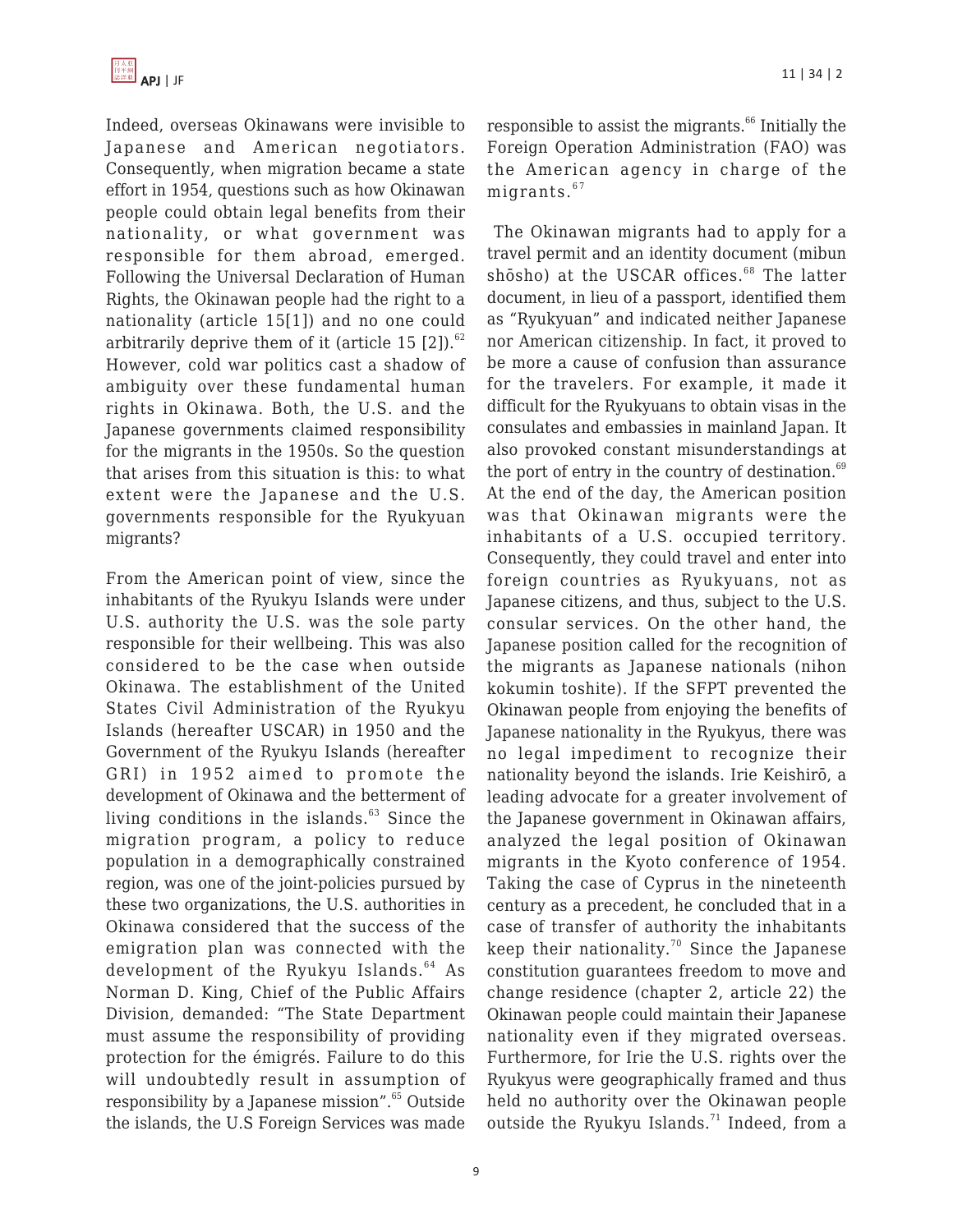Japanese point of view, the nationality of the inhabitants of the southern territory had to be properly specified in their travel documents: "The citizens of the Ryukyus, together with being 'Ryukyuan' are Japanese nationals. For this reason, the Certificate of Identity has to be applicable to the Japanese and Ryukyuan laws".<sup>72</sup> Therefore, Irie concluded that the Ryukyuans had no legal impediment to seek and receive assistance from the Japanese consulates or embassies.

> "Following the SFPT plan, even though all and any of the southern territories would become part of a trust territory, as mentioned above, the status of Japanese nationals doesn't change; and in contrast with other trust territories' inhabitants, in this case they keep Japanese nationality. Moreover, unless special regulations are set forth in the trust agreement the protective authority of Japanese diplomacy continues to exist". $73$

Japan was rightfully entitled to claim and take responsibility for the overseas Okinawans. In the end Okinawa, as Prime Minister Yoshida had stated in the last stage of the peace treaty negotiation, has "always been Japanese territory, inseparably tied to Japan proper; and its inhabitants are Japanese".<sup>74</sup> Thus we could have expected a stronger commitment from the Japanese government towards its overseas nationals. However, due to the American pressure to keep the Okinawans under their control (and the prosaic Japanese defense of their rights), the Ryukyuan migrants were kept in an ambiguous position. As seen below, in some cases, post-war Okinawan migrants depended more on U.S. consulates than on the nearby Japanese diplomatic offices in South America.<sup>75</sup>

# **The Hogo Mondai and the limits of Japanese nationality in Bolivia**

The international status of Ryukyuan migrants in South America became a minor problem in Japan-U.S. international relations. The question of the status of the migrants and their nationality originated a debate which was called "the protection problem" or Hogo Mondai. <sup>76</sup> The Japanese government, at a request from the GRI, sought to include the soon-to-arrive Ryukyuan migrants in Bolivia under the umbrella of its diplomatic service in the region in mid-1954. $^{77}$  Japan's Ministry of Foreign Affairs considered providing protection to the migrants in Bolivia but first "desired to know what will be the role played by the U.S. officials in Bolivia" and inquired into the plans proposed by the U.S. to protect the Ryukyuans in Bolivia.<sup>78</sup> The United States rejected the idea and claimed the sole right to protect the migrants. As explained in the Tokyo based monthly-publication "Kaigai Ijū" (External Migration):

> The beginning of the discussion on the Protection Problem was initiated when the GRI requested to the Japanese government that the Okinawans overseas be treated as Japanese citizens. The Japanese Foreign Ministry accepted the request and in the case of Bolivia discussed sending a delegate from the embassy in Peru. However, the American [government](with the authority over Okinawa) felt uncomfortable that the GRI was asking the Japanese government to protect the migrants so assistance for sending migrants overseas is still at a standstill.<sup>79</sup>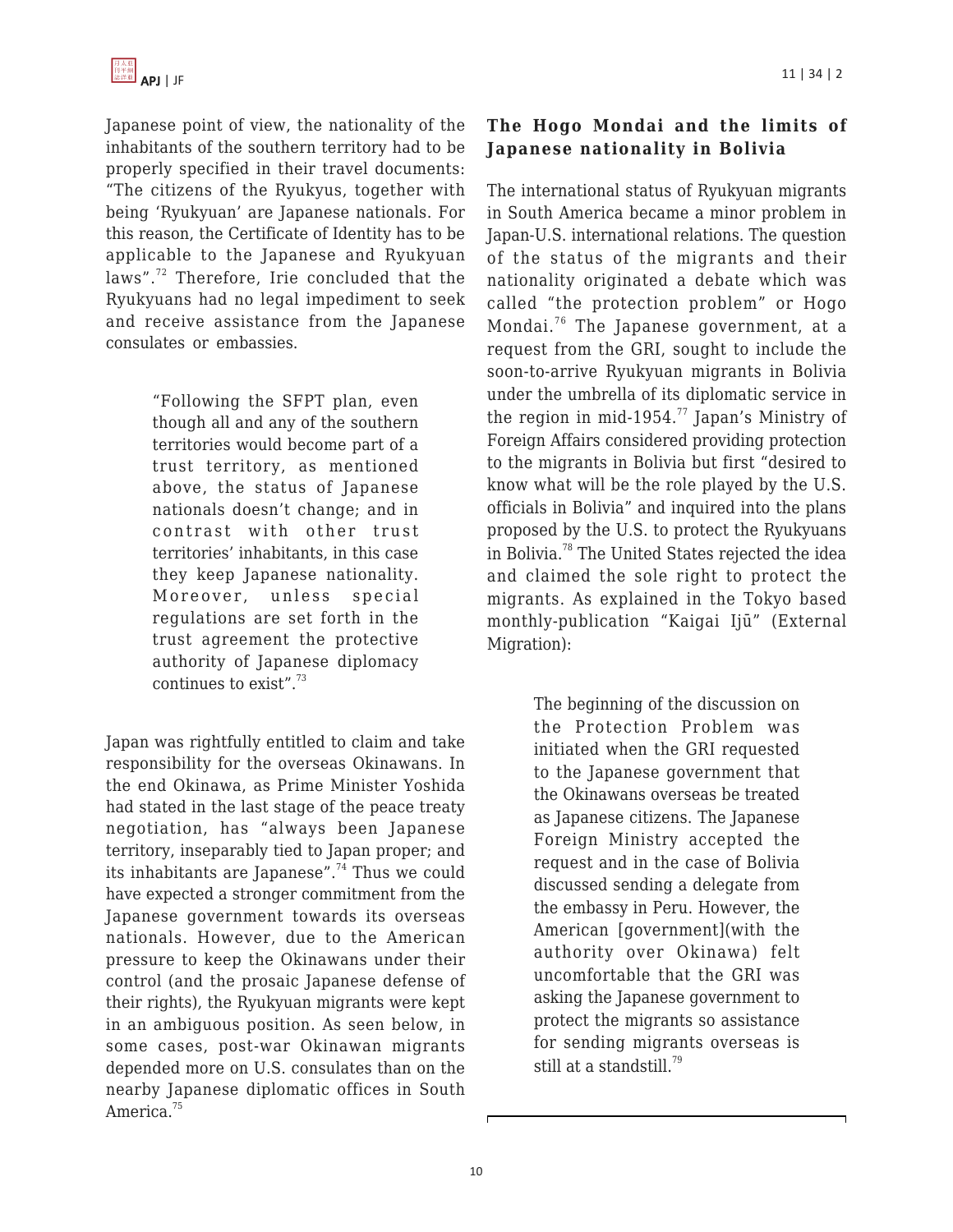

U.S. apprehension concerning the Ryukyuan migrants was not based entirely on its interpretation of Article 3 of the SFPT. There were also economic and political reasons for strengthening control over the islands. The U.S. government had allocated nearly one million dollars to support the Ryukyu migration program and wanted to protect its investment.<sup>80</sup> Moreover, in the case of the Santa Cruz colony, it had compromised with the Bolivian government to ensure the sustainability of the colony through the assistance of the "Point 4" delegation in Bolivia. $81$ <sup>81</sup> The U.S. thus had a stake in the success of the migrants in paving the way for a well-established community which could host thousands of Okinawans as well as contribute to the prosperity of the host society.

The debate on the Hogo Mondai took a twist when natural disaster struck the newly established Okinawan community "Uruma" in Santa Cruz. As told by Gushiken Kotei, a leader within the local community, an unknown high fever disease ran wild throughout the colony. "It was a disease which, within three days of getting the fever, determined whether the patient dies or lives".<sup>82</sup> The unknown disease, at the time called "Uruma", took the lives of fifteen migrants in six months. Shuzo Nishihira, leader of the Okinawan group in Bolivia,

urgently wrote to GRI's Chief Executive requesting help.<sup>83</sup> The GRI looked to the Americans for help.<sup>84</sup> First, Higa Shuhei, Chief Executive of the GRI, and Inamine Ichiro, chair of the Ryukyu Emigration Association, wrote several letters to U.S. authorities and to their American acquaintances to hasten aid.<sup>85</sup> In reply, coordinated by Point 4, the U.S. dispatched a group of physicians from Foreign Operations Administration (hereafter FOA) to the region.<sup>86</sup> Together with Bolivian specialists, they treated the patients and investigated the disease.<sup>87</sup> Higa, in February 1955 thanked them for the assistance: "It is thanks to the great efforts made by both the U.S. Government and Bolivian Government to protect against the disease that the patients seem [sic] to have recovered".<sup>88</sup> For the United States, the question of the success or failure of the Ryukyuan colony posed a grave problem from the standpoint of public relations because it could serve as "an example of the U.S. treatment and concern for the welfare of Ryukyuans".<sup>89</sup> Conversely, the Japanese government did not show similar interest or readiness to get involved in the Uruma disease crisis. The Japanese upon hearing of the disease outbreak in Bolivia, while preparing for the incoming Japanese mainland settlers, secured a report from their Legation in Peru and, two months later, appointed a member of the Ministry of Foreign Affairs as a resident official in Bolivia. $90$  However, the Japanese move did little to counterbalance U.S. control of and responsibility for the Ryukyuan community in Bolivia. $91$  Finally, at a different level, Nagayama Tetsu, chief of the Uruma Colony, reported that the Japanese Association at La Paz "was kind enough to present us Bs. 1,074,000.00 in token of sympathy". $92$ 

The Uruma disease crisis confirmed the dependent relationship between the Ryukyuan community and the U.S. government. For the American authorities it was important to show "interest" in the emigration project to preclude Japanese criticism of the U.S. position. The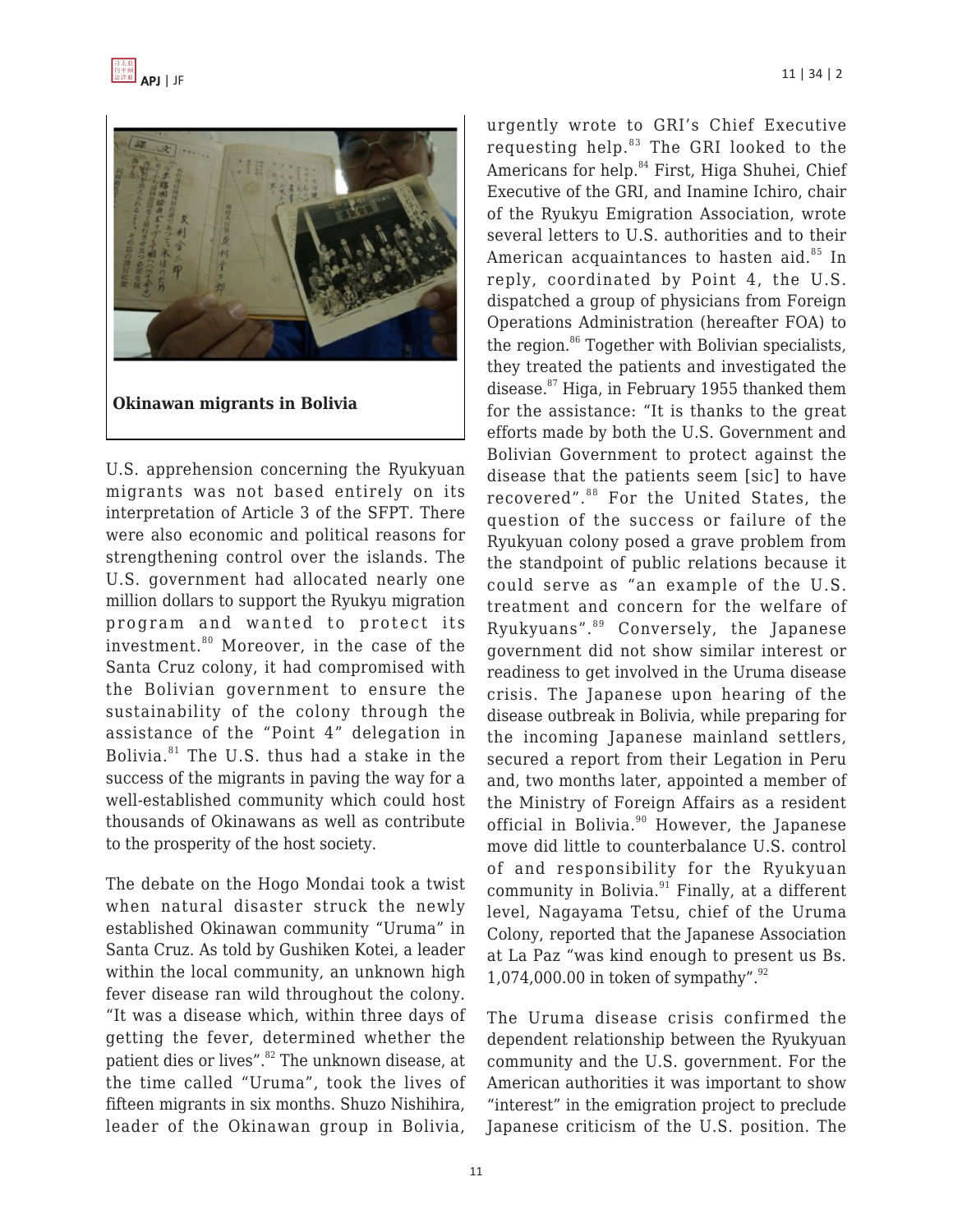case revealed that the Japanese government, far from Bolivia, did not challenge American primacy in Ryukyuan affairs in Bolivia. Indeed, in taking no action in a time of crisis, the Japanese government failed to establish a claim to sovereignty over Okinawa.

The Hogo Mondai entered a new stage when the Japanese government began its own migration program in Bolivia. Less than a year after the first GRI-sponsored community was established, a mainland Japanese community was created in Bolivia. There was thus both an Okinawan colony and a Japanese colony in the region of Santa Cruz. For the benefit of mainly the latter, the Japanese government strengthened its diplomatic links in the region by adding to the embassy in Lima, Peru a mission in La Paz, Bolivia. In addition, the Overseas Cooperation Office (Kaigai kyōkai rengokai) (aka. Kaikyōren) opened an office in Santa Cruz to assist the mainland Japan migrants in Bolivia. Technically both communities were Japanese and all migrants were Japanese nationals.<sup>93</sup> But far from providing assistance to Okinawans migrants in Bolivia, Japan confined its support to Japanese migrants. $94$  For instance, according to the Japanese Nationality Act of 1950, art. 9 and the Family Register Act of 1947, art. 104, if Japanese nationals wished to obtain Japanese nationality for a new born child in Bolivia or elsewhere abroad, they were required to report the birth of the child to the nearest Japanese diplomatic office within 14 days of the birth. The Act also states that if the will to obtain Japanese nationality was not made known within that period, the child would lose the privileges of obtaining Japanese nationality.<sup>95</sup> Ryukyuans in other parts of South America outside Bolivia could register the newborn in a Japanese embassy or consulate. The diplomatic service processed the documents and sent them to the justice bureau in Fukuoka where a special Family Registration Office exclusively for Okinawans operated. In Bolivia, as reported by Ken Asato from the Economic Development

Department of USCAR, all GRI-sponsored settlers sought to obtain Japanese passports for their children, but:

> [U]nlike other Japanese diplomatic service offices in South America, the legation [in Bolivia] does not register Ryukyuan settlers as Japanese nationals. Therefore, it does not issue Japanese passports to them. The Japanese legation [in Bolivia] is afraid the U.S. government will object to issuing passports to them for reason that emigration of the Ryukyuans to Bolivia and their settlement have been co-sponsored by the U.S. Government.<sup>96</sup>

Although the Japanese and GRI requested that the Ryukyuan migrants be placed under the protection of the Japanese office in Bolivia, the U.S. rejected this petition, insisting rather that Point 4's office would carry on with that responsibility.<sup>97</sup> The American authorities held that a Japanese passport was not necessary for Ryukyuan migrants. Not having one did not prevent settlers from pursuing "legitimate activities" or from receiving "lawful protection from the Bolivian government".<sup>98</sup> Besides, as stated by Lt. Col. C. I. Guida, from the Executive Office, "all U.S. embassies and consulates are prepared to assist people from the Ryukyu Islands".<sup>99</sup> Asato concluded that "the crux of the whole matter lies in the desire to maintain a link between the place they left and the land they chose […] however the Japanese legation in Bolivia does not handle such matters of the settlers for the reason stated [above]".<sup>100</sup>

In other words, the Hogo Mondai was a conflict between Japan's obligation to protect its nationals, and the U.S. insistence on maintaining its guardianship over the migrant community in Bolivia. It was not the case that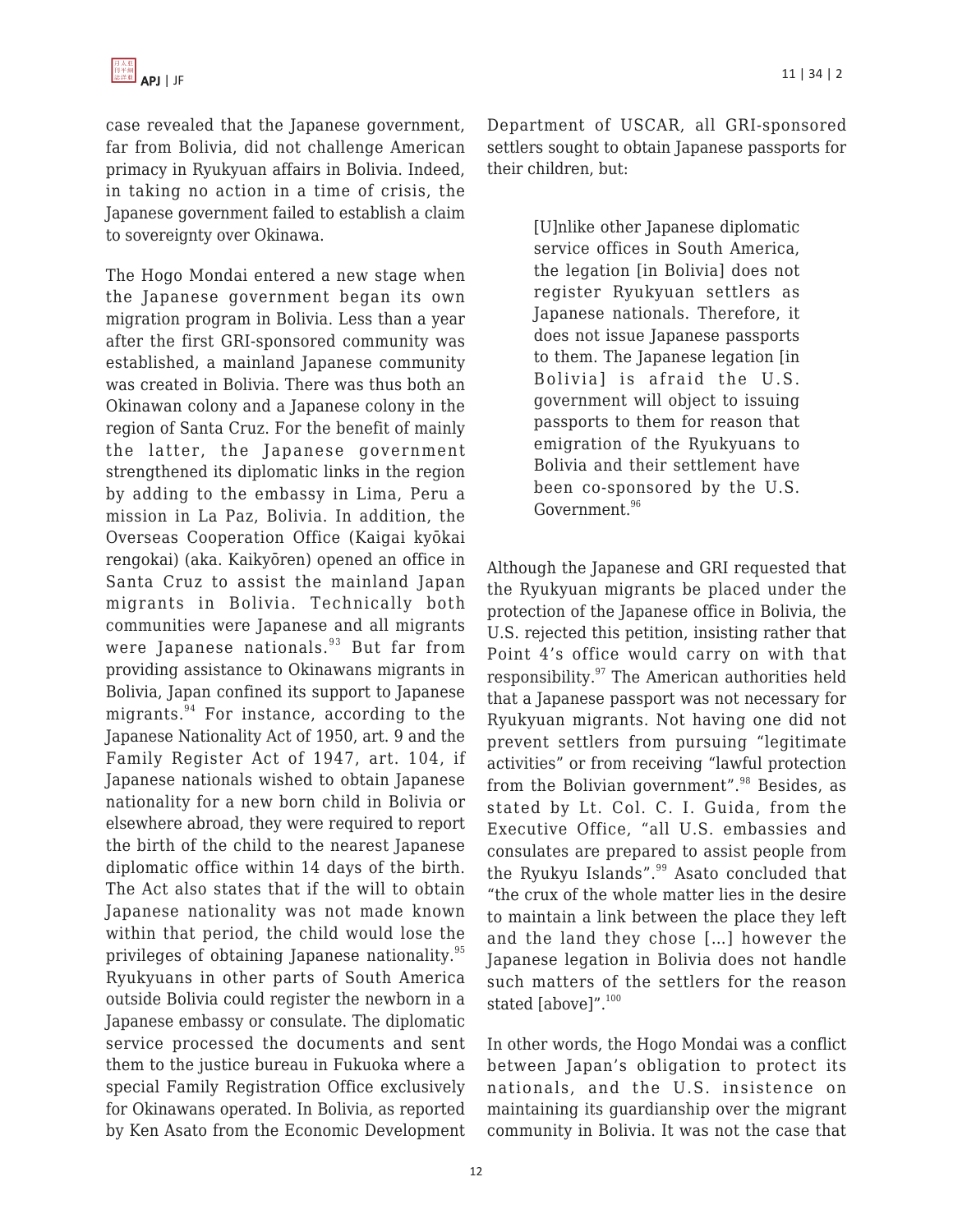the Ryukyuans desired to end their connection with the American government in Bolivia in favor of a closer relation with Japan. Ota Sochi, Director of Social Affairs GRI, suggested that in order to provide complete protection for the migrants, "(…) the emigrants carry the passport issued by the GOJ's resident office as well as the certificate of identification issued by the High Commissioner so that they can receive protection from both the U.S. government and that of Japan".<sup>101</sup> However, this idea was also rejected by the American authorities. The American position in Bolivia created a Gordian Knot that the Japanese did not dare to cut. The result was that Okinawans were deprived of their right to have a nationality and kept in an ambiguous status (neither Japanese nor American).<sup>102</sup> In short, the ambivalence of their status overseas reflected the ambivalence of their status at home.

## **Conclusions**

In this article we have analyzed some of the consequences of Article 3 of the San Francisco Peace Treaty on Okinawan migrants, particularly to Bolivia. We observed that the U.S. defense requirements were essentially territorial and that John Foster Dulles attempted to satisfy the Department of Defense requirements by assuring that U.S. maintained control of the island and the inhabitants. Article 3 sprang from an Asian cold war context and it was meant to be an instrument to be used in Asia, not in South America. However, Japan's post-war territorial division was projected onto the overseas communities as we have demonstrated for Bolivia and South America.

Article 3 gave the U.S. the right to control entry and exit from the Ryukyu Islands. In addition, the American hegemonic reach enabled the U.S. to maintain responsibility for the islanders throughout South America. For the U.S. the most important Ryukyuan communities were those which involved higher transfers of funds and also those for which the U.S. entered into a formal agreement with the local government. Consequently, the Okinawan community in Bolivia, the first migration project since the U.S. took control of the Ryukyus, was among all such communities in South America the most influenced by American hegemony in terms of their Nationality.

Although Article 3 separated the administration of the Japanese territory it did not legally affect the Okinawan people's Japanese nationality. As shown by some of the Japanese jurists quoted in this study, the treaty neither hindered Japan from participating in Okinawan daily life, nor prohibited it from taking responsibility for overseas Okinawans. The Japanese government, however, failed to provide basic consular services such as provision of identifying documents for Ryukyuans abroad, notably in Bolivia, as a result of American pressure to maintain control. If we understand a client state as a state that conducts its foreign policy according to the dictates of a more powerful state, Japan behaved as a client state in Bolivia in the  $1950s$ .<sup>103</sup> Where we could have expected a stronger Japanese commitment from the Japanese government towards its overseas nationals, we found a pragmatic nation reluctant to act against the U.S. will.

### **Acknowledgements**

I would like to thank Prof Mark Selden, Prof Gavan McCormack, Prof Tessa Morris- Suzuki, Prof Matt Allen and Prof Miyume Tanji for helpful comments on earlier drafts of this paper. I would also like to thank Prof Sensui Hidekazu for the enthusiastic support I received while visiting Okinawa.

### **About the author**

Pedro Iacobelli is a PhD candidate at the Australian National University and Adjunct Professor at the Pontificia Universidad Católica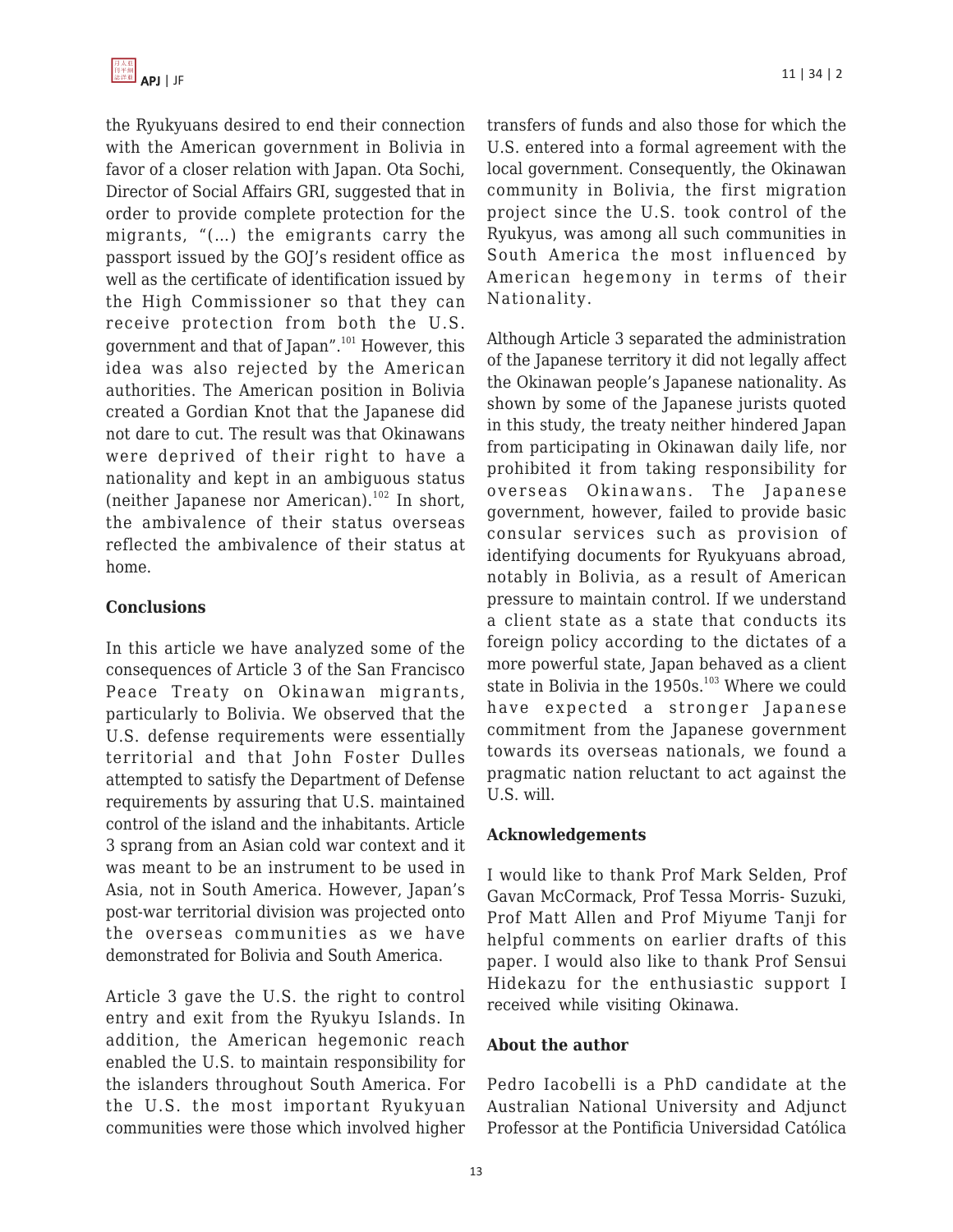de Chile. His doctoral dissertation deals with the postwar Japanese and Okinawan emigration programs to Bolivia.

Recommended citation: Pedro Iacobelli, "The Limits of Sovereigny and Post-War Okinawan Migrants in Bolivia," The Asia-Pacific Journal, Volume 11, Issue 34, No. 2, August 26, 2013.

### **Notes**

<sup>1</sup> I will use the terms Okinawa, Ryukyu Islands (or Ryukyus), and Nansei Shoto interchangeably. The Nansei Islands are the entire island chain to which the Ryukyus belong. In the San Francisco peace treaty the term Nansei Shoto (plus its bearings) was used. Okinawa is the name of the largest island of the Ryukyu group, and "Okinawa" is often used to designate all of the islands and the Japanese prefecture as well.

 $^2$  Ordinance 93, 1953: "Control of Entry and Exit of individuals into and from the Ryukyu Islands" in United States Civil Administration 1950 - 1972, Laws and Regulations During the U.S. Administration of Okinawa: 1945-1972, ed. Gekkan Okinawa Sha, vol. Book 2 (n/d). Section VII.

<sup>3</sup> Endoh Toake, Exporting Japan: Politics of Emigration toward Latin America (Urbana and Chicago: University of Illinois Press, 2009), p.164.

4 On the bilateral problem see Robert D. Eldridge, The Return of the Amami Islands: The Reversion Movement and U.S. - Japan Relations (Lanham: Lexington Books, 2004), Robert D. Eldridge, "The Revision of the U.S.-Japan Security Treaty and Okinawa," in Japanese Diplomacy in the 1950s: From Isolation to Integration, ed. Iokibe Makoto, et al. (London: Routledge, 2008). Nicholas Evan Sarantakes, Keystone: The American Occupation of Okinawa and U.S. - Japanese Relations (College Station, Texas: Texas A&M University, 2000).

5 Ōta Masahide, Okinawa No Tennō: Kōtōbenmukan (the Okinawan Emperor: The High Commissioner) (Tokyo: Asahi bunnkō, 1996), Yoshida Kensei, Democracy Betrayed: Okinawa under U.S. Occupation, ed. Edward H. Kaplan, vol. 23, Studies on East Asia (Bellingham: Western Washington University, 2001). Arasaki Moriteru, Okinawa Gendaishi (Contemporary History of Okinawa) (Tokyo: Iwanami Shinsho, 2005). Tanji Miyume, Myth, Protest and Struggle in Okinawa (London: Routledge, 2006). Gavan McCormack and Satoko Oka Norimatsu, Resistant Islands:Okinawa Confronts Japan and the United States (Lanham: Rowman&Littlefield Publishers, , 2012).

 $6$  For instance the work of Watanabe Akio, The Okinawa Problem, a Chapter in Japan - U.S. Relations (Melbourne: Melbourne University Press, 1970).

 $^7$  For example Ōta Masahide, Kenshō : Showa No Okinawa (Inspection: Okinawa During the Showa Period) (Naha: Naha shuppansha, 1990), Taira Koji, "Troubled National Identity: The Ryukyuans/Okinawans," in Japan's Minorities: The Illusion of Homogeneity, ed. Michael Weiner (London: Routledge, 1997). Oguma Eiji, 'Nihonjin' No Kyōkai - Okinawa, Ainu, Taiwan, Chōsen, Shokuminchi Shihai Kara Fukki Undō Made (the Boundaries of the 'Japanese': Okinawa, Ainu, Taiwan and Korea. From Colonial Domination to the Return Movement) (Tokyo: Shinyōsha, 1998).

<sup>8</sup> There have been a few approaches to the topic from Kozy Amemiya and Taku Suzuki. See Kozy Amemiya, "The Bolivian Connection: U.S. Bases and Okinawa Emigration," in JPRI Working Paper (JPRI: Japan Policy Research Institute at the USF Center for the Pacific Rim, 1996). Suzuki Taku, "Becoming 'Japanese' in Bolivia: Okinawa-Bolivia Trans(National) Formation in Colonia Okinawa," Identities 13, no. 3 (2006).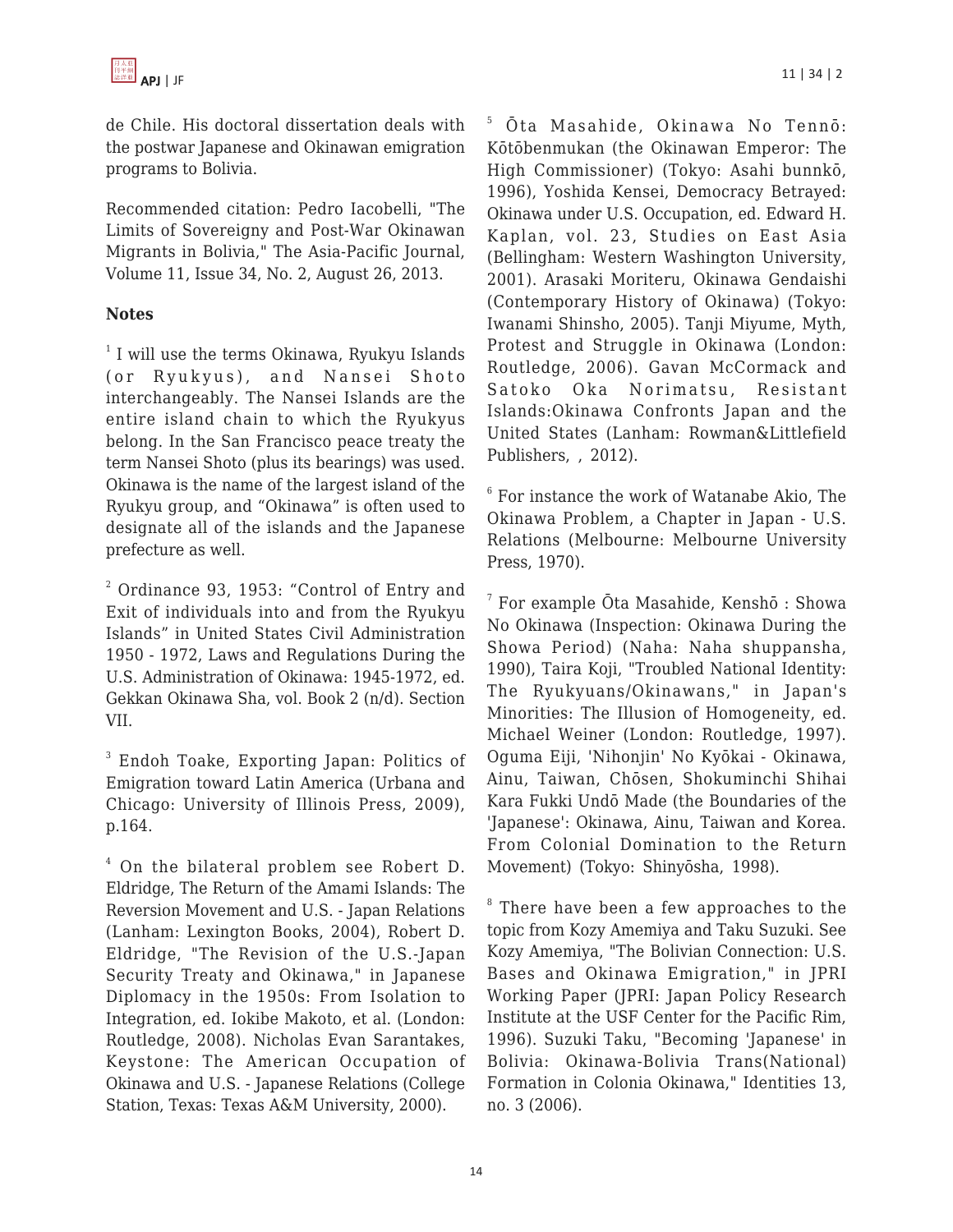9 For a discussion on "corporal inscription" in the Ryūkyū islands see Suzuki Taku, Embodying Belonging: Racializing Okinawa Diaspora in Bolivia and Japan (Honolulu: University of Hawai'i Press, 2010). pp.8-9.

 $10$  The literature on this case has focused, mostly from an ethnographic perspective, on the local dynamics in the colonies in Bolivia and their relationship with the local Bolivian community.

 $11$  The JILD is the journal of the Japanese Society of International Law (est. 1897), based in the Faculty of Law of the University of Tokyo. It has been published since 1902.

 $12$   $\bar{O}$ ta Masahide, "Re-Examining the History of the Battle of Okinawa," in Okinawa: Cold War Island, ed. Chalmers Johnson (Cardiff: Japan Policy Research Institute, 1999). pp.13-14. Most textbooks date the Battle of Okinawa between April  $1<sup>st</sup>$  and June  $23<sup>rd</sup>$  of 1945.

 $13$  For testimonies of the battle of Okinawa see Yahara Hiromichi, The Battle for Okinawa, trans. Roger Pineau and Masatoshi Uehara (New York: John Wiley & Sons, Inc., 1995). p.105. and George Feifer, Tennozan: The Battle of Okinawa and the Atomic Bomb (New York: Ticknor & Fields, 1992). p.446. Also see chapter 2 of McCormack and Norimatsu, Resistant Islands:Okinawa Confronts Japan and the United States. The Itoman Prefectural Peace Memorial Museum vividly illustrates the terrifying situation experienced before, during and after the battle.

 $14$  The main study on the first seven years of U.S. administration in Okinawa from a military perspective is Arnold G. Fisch, Military Government in the Ryukyu Islands. 1945 -1950, 2005 ed. (Honolulu: University Press of the Pacific, 1988). p.4. For an Okinawan perspective, see the first chapter of Arasaki, Okinawa Gendaishi (Contemporary History of Okinawa). pp.1-30. On the genealogy of the bilateral problem see Robert D Eldridge, The Origins of the Bilateral Okinawa Problem : Okinawa in Postwar U.S.-Japan Relations, 1945-1952 (New York: Garland Pub, 2001). It should be noted that in December 1953, the Amami islands to the north reverted to Japan.

 $15$  Although in the Cairo meeting Roosevelt intended to transfer the islands to China, Department of State personnel were not aware of his intention. So when the Division of Political Studies, under Dr. Isaiah Bowman, interpreted the Cairo Declaration, it concluded that the Ryukyus "did not appear to be of the type which fell within the meaning of the phrase in question (…)" quoted in Eldridge, The Origins of the Bilateral Okinawa Problem : Okinawa in Postwar U.S.-Japan Relations, 1945-1952 p.57.

<sup>16</sup> For the Cairo Communiqué see [here](http://www.ndl.go.jp/constitution/e/shiryo/01/002_46/002_46tx.html); for the Potsdam declaration [here](http://www.international.ucla.edu/eas/documents/potsdam.htm). All sites visited on April 7, 2010. The Yalta Agreement, the other main wartime agreement, did not address the future of Japan's territory. For a complete study on the wartime agreements and the position of China towards Okinawa see Hara Kimie, Cold War Frontiers in the Asia-Pacific:Divided Territories in the San Francisco System (London: Routledge, 2007), pp.158-65.

 $17$  As early as 1942 discussion was held on the status of Okinawa. In 1943 the State Department recommended that the islands be returned to Japan following U.S. victory. See Eldridge, The Origins of the Bilateral Okinawa Problem : Okinawa in Postwar U.S.-Japan Relations, 1945-1952 p.53.

<sup>18</sup> Fisch, Military Government in the Ryukyu Islands. 1945 -1950. p. 55. For a cultural approach to the U.S. position in Okinawa see Pedro Iacobelli, "Orientalism, Mass Culture and the Us Administration in Okinawa," ANU Japanese Studies On-Line 1, no. 4 (2011).

 $19$  Okinawa had a different administrative structure than mainland Japan. The Ryukyu Islands were under the jurisdiction of the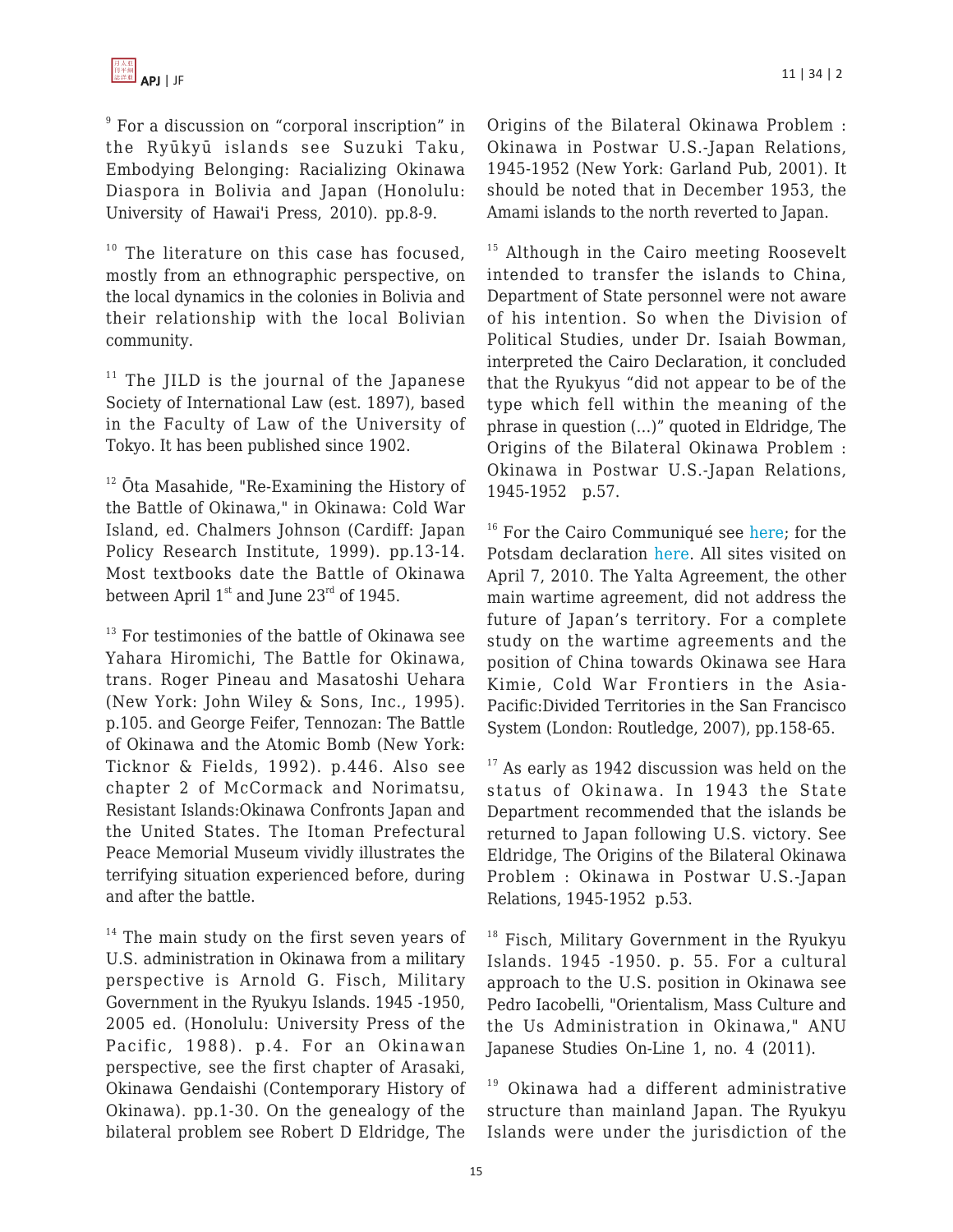General Headquarters of the Far East Command GHQ/FECOM from 1947. For a complete analysis of the chain of command in occupied Japan and Okinawa see Takemae Eiji, Inside G.H.Q.:The Allied Occupation of Japan and Its Legacy, trans. Robert Ricketts and Sebastian Swann (New York: Continuum, 2002). pp.121-123.

<sup>20</sup> Gavan McCormack, Client State: Japan in the American Embrace (London: Verso, 2007). p.122. For an analysis of the "separation" of Okinawa from Japan and its contemporary consequences see particularly chapters six and seven.

 $21$  Okinawa Policy within the State Department, illustrated by the 1943 Masland Paper, 1944 Borton Paper, 1945/1946 Emerson paper, and 1946/1948 Feary Paper, all envisaged return of the Ryukyus to Japan. By 1949 that option was unthinkable. Eldridge, The Origins of the Bilateral Okinawa Problem : Okinawa in Postwar U.S.-Japan Relations, 1945-1952 p.54.

 $22$  Department of State, Foreign Relations of the United States, 1949, vol. VII, The Far East and Australasia (in two parts) Part 2. (Washington, D.C.: Government Printing Office, 1976). pp.730-736. Also see Hara Kimie description in Hara, Cold War Frontiers in the Asia-Pacific:Divided Territories in the San Francisco System. Chapter seven.

 $23$  Initially the U.S. Department of Defense and Department of State aimed to retain "facilities" and develop the U.S. position in Okinawa. See Department of State, Foreign Relations of the United States, 1949. p.655. In 1950, this came to mean control of the whole territory. Dean Acheson, "Crisis in Asia -an Examination of the U.S. Policy," The Department of State Bulletin XXII, no. 551 (1950). pp.111-118

<sup>24</sup> Quoted in Yoshida, Democracy Betrayed: Okinawa under U.S. Occupation. p.45.

 $25$  Eldridge, The Origins of the Bilateral

Okinawa Problem : Okinawa in Postwar U.S.- Japan Relations, 1945-1952 pp.301-314.

 $26$  For the official Japanese position on Okinawa, see Department of State, Foreign Relations of the United States, 1951, vol. VI, Asia and the Pacific (in two parts) Part 1. (Washington, D.C.: Government Printing Office, 1977). pp. 811; 833; 960-961;1163. For comment on the socalled 'Tenno message" see Ōta Kenshō : Showa No Okinawa (Inspection: Okinawa During the Showa Period). pp. 314-329. Matsuoka Hiroshi, Hirose Yoshikazu, and Takenaka Yorohiko, Reisenshi: Sono Kigen, Tenkai, Shūen to Nihon (the Cold War History) (Tokyo: Dobunkan, 2003). pp. 84-85.

 $27$  Department of State, Foreign Relations of the United States, 1951. pp.1057-1062. The U.S. position in Okinawa was repeatedly criticized by the Soviet bloc following the peace treaty meeting in San Francisco. See Nippon Times, "Excerpts from Gromyko Speech," Sept. 7 1951.

 $28$  Edwin O Reischauer, one of the most influential academics in Japanese affairs, and later U.S. ambassador to Japan, supported limiting the U.S. trusteeship on Okinawa as much as possible and returning the rest of the territory to Japan. W.W. Butterworth, Director of the Office of Far Easter Affairs, William Sebald and Douglas L. Oliver were cautious about extending the occupation. And J.F. Dulles and John Allison supported the trusteeship option. See respectively: Edwin O. Reischauer, The United States and Japan (Cambridge: Harvard University Press, 1950). pp.237-239; Department of State, Foreign Relations of the United States, 1949. p.815; and Yoshida, Democracy Betrayed: Okinawa under U.S. Occupation. p.45.

 $29$  Under the Mandates System, the Permanent Mandate Commission of the League of Nations was responsible for supervising the mandates territories but in the practice it did not have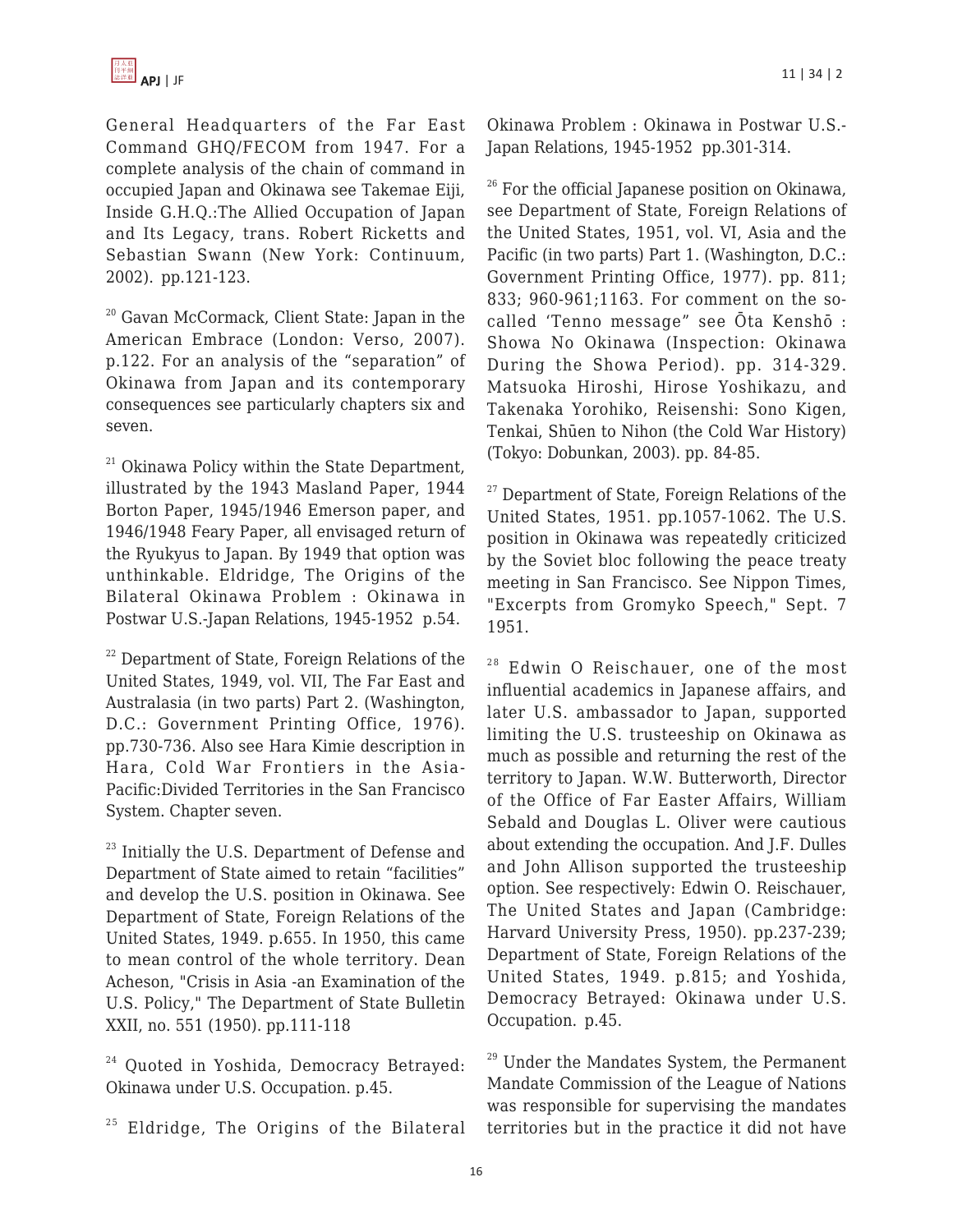real power. See George Thullen, Problems of the Trusteeship System : A Study of Political Behavior in the United Nations (Geneve: Librairie Droz, 1964). p.12. ibid. p.11. The Trusteeship system has been inactive since 1994.

<sup>30</sup> In the history of the Trusteeship System the only case of making an ex enemy territory a trust territory was when Somalia was trusted to Italy, its former colonial master. There are no cases in which states voluntarily placed a territory under the system. Chairmian Edwards Toussaint, The Trusteeship System of the United Nations (London: Stevens & Sons, 1956). p.40.

 $31$  Ibid. pp. 39-42.

<sup>32</sup> Leland M. Goodrich and Edvard Hambro, Charter of the United Nations: Commentary and Documents (Boston: World Peace Foundation, 1946), pp.359-60.

<sup>33</sup> Department of State, Foreign Relations of the United States, 1951. p.933.

 $34$  Ibid. p.933. For another document stating Dulles' position see ibid. p.841.

<sup>35</sup> "Treaty of Peace with Japan" in UCLA East Asia Studies Documents at [here](http://www.international.ucla.edu/eas/documents/peace1951.htm) accessed April 7, 2010.

 $36$  Ibid.

 $37$  The Peace treaty was signed by forty eight nations, including Bolivia. The USSR opposed the "illegality" of transferring the Ryukyus to U.S. custody. Similarly the Gov. of India rejected Article 3 and thus did not attend the SFP Conference. Nippon Times, "Excerpts from Gromyko Speech." For the Indian position see Department of State, Foreign Relations of the United States, 1951. pp. 1062; 1269-70;1288-1291.

Politics and Parties in Postwar Okinawa (Vancouver University of British Columbia, 1963). pp. 10-12. Rosa Caroli suggests that the Ryukyu Islands became a "Land without status". Rosa Caroli, Il Mito Dell´Omogeneita Giapponese : Storia Di Okinawa (Rome: Franco Angelini, 1999). pp.191-203.

<sup>39</sup> Marjorie M. Whiteman, Digest of International Law, vol. 1 (Department of State Publication 7403, 1963).,p.270.

<sup>40</sup> Eldridge, The Origins of the Bilateral Okinawa Problem : Okinawa in Postwar U.S.- Japan Relations, 1945-1952 p.359.

<sup>41</sup> "The United States Political Adviser to SCAP (Sebald) to the Department of State" in Department of State, Foreign Relations of the United States, 1952-1954, vol. 14,(in two parts) Part 2 (Washington, D.C.: Government Printing Office, 1985). p.1092.

 $42$  Cobb v. United States, 191 F.2d 604, N° 12746,  $(9<sup>th</sup> Cir, 1951)$  in [here](http://ftp.resource.org/courts.gov/c/F2/191/191.F2d.604.12746_1.html) accessed April 10, 2010.

 $43$  Ibid.

<sup>44</sup> The case's description can be found in Whiteman, Digest of International Law. pp 268  $-271.$ 

 $45$  Ibid. p. 269.

<sup>46</sup> The Ryukyu kingdom was a tributary state to China and since the seventeenth century to the Satsuma daimyo. See George H. Kerr, Okinawa, the History of an Island People, 1969 ed. (Rutland, Vermont: Charles E. Tuttle Co., 1958).

<sup>47</sup> Akiho Ichirō, "(Okinawa Kizoku Ni Kansuru Ichishōsatsu)," The Journal of International Law and Diplomacy (Kokusaihō gaikō zasshi) LIV, no. no. 1-3 (1955). p.57.

 $48$  Hanabusa N., "Transitions About the

<sup>&</sup>lt;sup>38</sup> The term was Dulles' creation. Mikio Higa,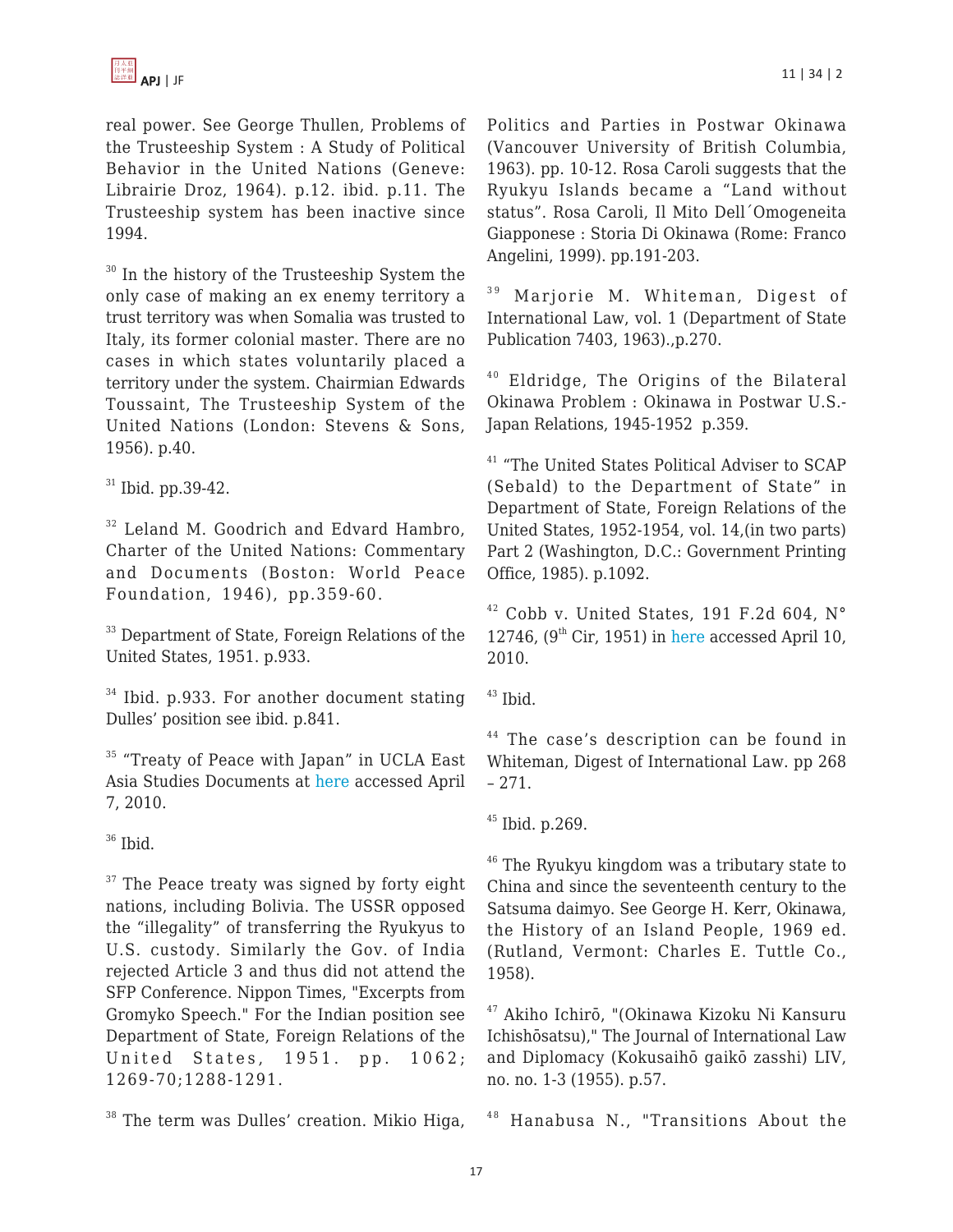

Reversion of Okinawa (Okinawa Kizoku No Enkaku)," The Journal of International Law and Diplomacy (kokusaihō gaikō zasshi) LIV, no. no. 1-3 (1955). p.38.

<sup>49</sup> Ueda T., "Okinawa Question in the Eyes of American Scholars (Amerika Gakusha No Mita Okinawa Mondai)," The Journal of International Law and Diplomacy (Kokusaihō gaikō zasshi) LIV, no. no. 1-3 (1955).

 $50$  Ibid. pp.40-46.

<sup>51</sup> Ibid. p.46. Hyman Kublin, "The Attitude of China During the Liu-Ch'iu Controversy, 1871-1881," Pacific Historical Review Vol. 18, no. No. 2 (1949).

<sup>52</sup> Kublin, "The Attitude of China During the Liu-Ch'iu Controversy, 1871-1881." p.116.

<sup>53</sup> Irie Keishirou, "Legal Status of Okinawa (Okinawa Shotō No Hōtekichii)," The Journal of International Law and Diplomacy (Kokusaihō Gaikō zasshi) LIV, no. 1-3 (1955). p.64.

<sup>54</sup> Ashida Hitoshi, former Prime Minister and leader of the Democratic Party questioned Yoshida on the contents of the treaty. The focus was the practical benefits of having "residual sovereignty" of the territory.

<sup>55</sup> Irie, "Legal Status of Okinawa (Okinawa Shotō No Hōtekichii)." p.74.

<sup>56</sup> Ibid. p.77.

<sup>57</sup> Ibid. pp.78-80.

<sup>58</sup> Shinjo T., "Okinawa No Kokusaihōjyō No Chii (Status of Okinawa in International Law)," The Journal of International Law and Diplomacy (Kokusaihō gaikō zasshi) LIV, no. 1-3 (1955). p.107.

<sup>59</sup> Kuwada Saburo, "Status of Okinawans under the Japanese Nationality Law," The Japanese Annual of International Law, no. 3 (1959). p.88.

 $60$  Following the documents on the San Francisco Peace Treaty published in the FRUS collection.

 $61$  Source: JICA, Okinawaken to kaigai ijuu (Tokyo: Jica 1982) pp, 98 – 99. Cited in Endoh, Exporting Japan: Politics of Emigration toward Latin America. p.164.

 $61$  The declaration of Human Rights was ratified in 1948. Japan joined the United Nations in 1956.

 $62$  The directives for USCAR were established in a memorandum approved by the Joint Chiefs of Staff (JCS) in October 4, 1950. Department of State, Foreign Relations of the United States, 1950, vol. VI, East Asia and the Pacific (Washington, D.C.: Government Printing Office, 1976). pp.1313-1319. For the GRI see Art. II, C.A. Proclamation No. 13, 29 February 1952; in United States Civil Administration:1950 - 1972, Laws and Regulations During the U.S. Administration of Okinawa: 1945-1972, ed. Gekkan Okinawa sha, vol. Book 1 (n/d). p.112.

 $63$  The U.S. supported the emigration program as a policy to reduce the levels of social tension in an overpopulated area. See Kozy Amemiya, "The Bolivian Conection: U.S. Bases and Okinawa Emigration," in Okinawa: Cold War Island, ed. Chalmers Johnson (Cardiff: Japan Policy Research Institute, 1999).

 $64$  "FOA Report on Emigration Possibilities in Bolivia", 3 September 1954, U.S. National Archives, RG. 319, SA 270 R18 Ex60 Box 30.

 $65$  In the preamble of the 1961 agreement between the Bolivian Government and the United States concerning the immigration of Ryukyuans, it is made clear that because the U.S. exercises "all and any powers of administration, legislation and jurisdiction over the territory and inhabitants" , it can act as responsible authority for the migrants in Bolivia. See "Agreement Between the Government of Bolivia and the Government of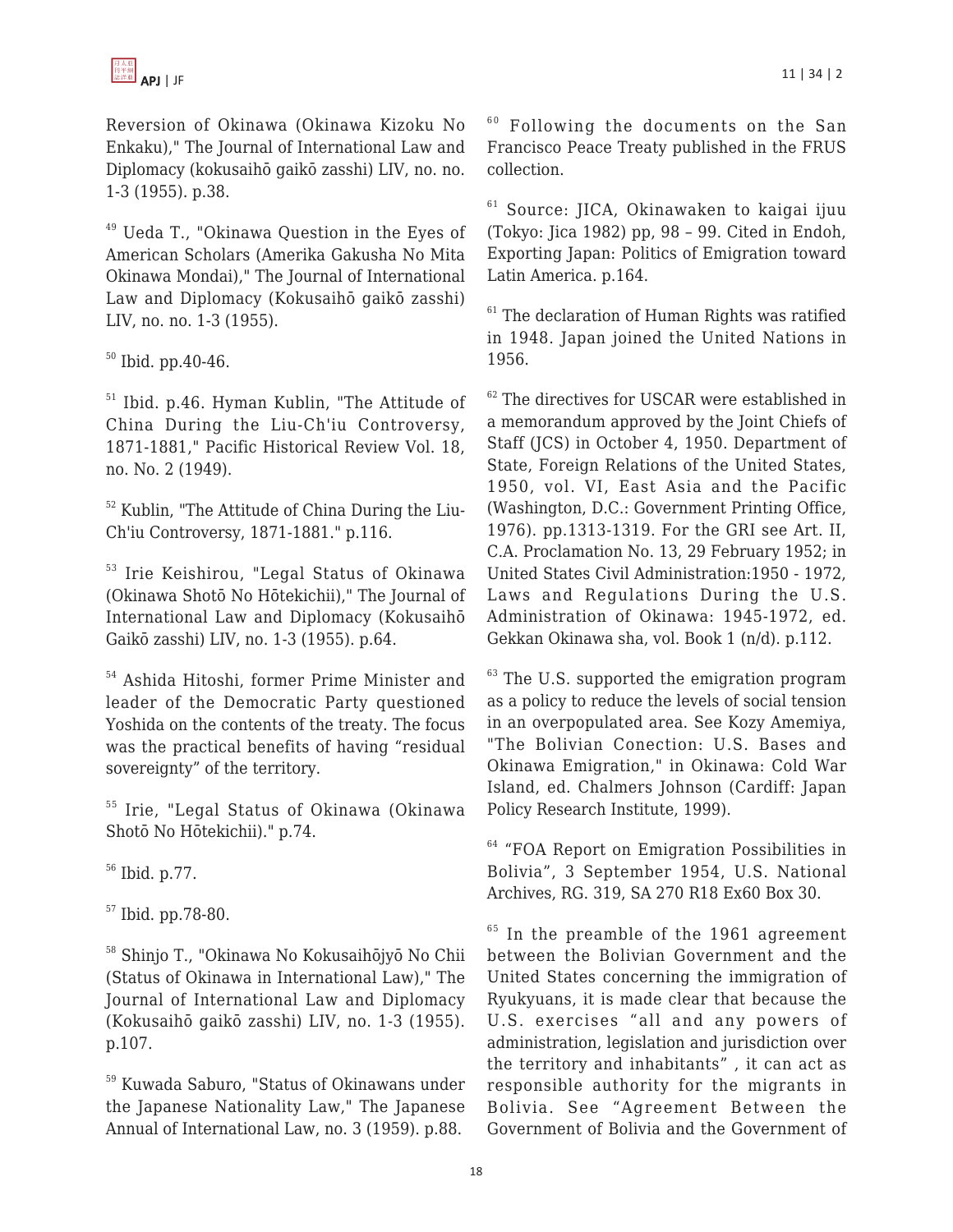the United States of America Concerning the Immigration of the Ryukyuans" Draft 8/23/61. The United States Administration Materials – The Ryukyu Islands: S 312 UN 19 (20), at the Sengo Shiryō shitsu, Ryukyu University.

<sup>66</sup> The FAO was part of the U.S. aid plan for friendly countries. In 1953 the role of FAO was to assist the colonization plan by giving guidance. See "Memorandum for the Record" 10 Nov. 1953. At the U.S. National Archives, RG. 319, SA 270 R18 Ex60 Box 30. Still in late 1954 FOA's role in the migration program was not all clear. Oscar Powell, Director of the FOA office in Bolivia, was at loss about his duties toward the migrants, so he requested an Airgram defining in general terms what they were expected to do. See "Letter to Marry W. Yee (Director W.C. Division FOA)" December 22, 1954. U.S. National Archives, RG. 319, SA 270 R18 Ex60 Box 30.

 $67$  Since there was no Japanese office in the Ryukyu Islands that could emit passports, they had to apply for one of the Ryukyu-proof of citizenship.

<sup>68</sup> For a complete description of the Visa application procedures see Tamashiro Migorō, "Okinawa Kaigai Ishū Kankei Kiroku (Records Related to Okinawan Overseas Migration)," Ijūkenkyu, no. 16 (1979).

 $69$  Turkey agreed to assign the island of Cyprus to be occupied and administered by England in the Berlin treaty (1878). England could control Cyprus though titular sovereignty would remain in Turkey. See Thomas Ehrlich, "Cyprus, the "Warlike Isle": Origins and Elements of the Current Crisis," Stanford Law Review 18, no. 6 (1966). pp.1024-1025.

<sup>70</sup> Irie, "Legal Status of Okinawa (Okinawa Shotō No Hōtekichii)." p.86.

 $71$  Ibid. p.86.

 $72$  Ibid. p.88.

<sup>73</sup> Ouoted in Eldridge, The Origins of the Bilateral Okinawa Problem : Okinawa in Postwar U.S.-Japan Relations, 1945-1952 it should be noted that Yoshida's "always" could not mean anything earlier than 1609.

<sup>74</sup> In conversation with Ota Masahide, I learned about the case of Japanese and Okinawan fishermen who were shipwrecked on the Indonesia coast in the 1950s. The Japanese consular office in Indonesia promptly took care of the Japanese fishermen whereas the Okinawans were left without assistance.

 $75$  The term Hogo, together with "protection", can be translated also as "conservation", "guardianship" or "patronage".

<sup>76</sup> Kaigai Ijū, 20 July 1954, p.6.

<sup>77</sup> "Summary of meeting held between Mr. Ishida and LO" 10 May 1954. In The United States Administration Materials – The Ryukyu Islands: S 312 UN 11 (19), at the Sengo Shiryō shitsua, Ryukyu University.

<sup>78</sup> In Japan International Cooperation Agency's Record Office (JICA), Kaigai Ijū, edited by Nihon kaigai kyōkai rengōkai, 20 July 1954, p.6.

 $79$  The U.S government, through USCAR, invested US\$160,000 for the first Bolivian group. The U.S. Congress appropriated over US\$800,000 to support migration. See Kaigai Ijū, 20 June 1954, p.39. However, the latter sum was not used in fiscal year 1955. Also the counterpart funds (from the Bolivian government), used to build housing, provide food supply for the first year and for road construction, was derived from the nine million dollars in aid received from the U.S. government. Therefore, most of the money came from U.S. appropriations. See "Memorandum for the Record" 10 Nov. 1953. U.S. National Archives, RG. 319, SA 270 R18 Ex60 Box 30.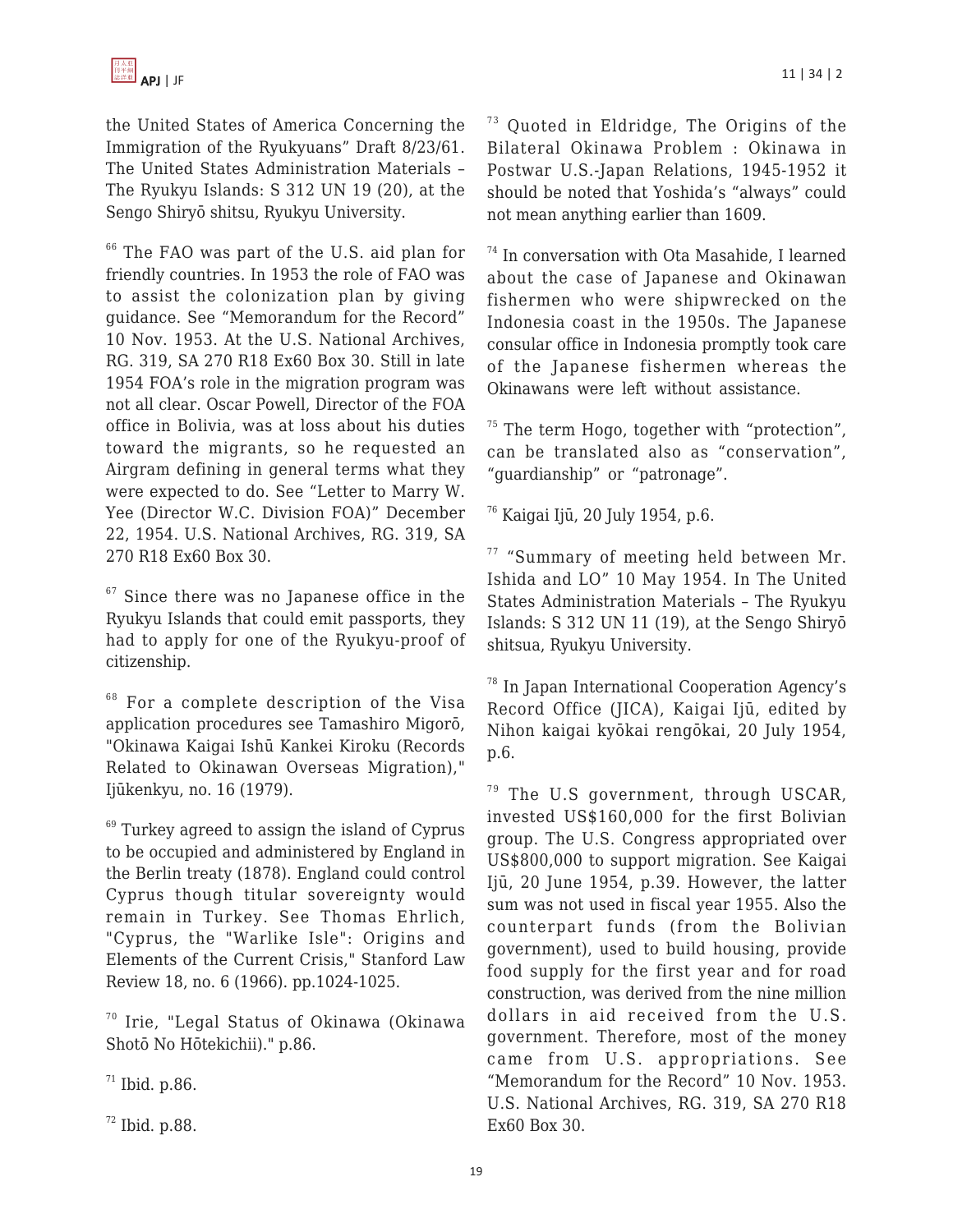

<sup>80</sup> The U.S. Technical Assistance Program was called "Point Four". Harry Truman's inaugural address in 1949 proclaimed the Point Four Program, with the objective of "making the benefits of our scientific advances and industrial progress available for the improvement and growth of underdeveloped areas". See Ravi Kanbur, "The Economics of International Aid," in Working Paper Department of Applied Economics and Mangement (Ithaca: Cornell University, 2003).

<sup>81</sup> Gushiken arrived in Bolivia a year after the diseased was controlled. He quotes his brother, a member of the first group, to explain the tragedy. Kotei Gushiken, Okinawa Ijyūchi : Boribia No Daichi Totomoni (Okinawa´S Migration Land : Together in Bolivia's Ground) (Naha: Okinawa Taimusu, 1998). p.52.

<sup>82</sup> "Letter from Shuzo Nishihira (Chairman Urgent Countermeasure) to Higa (6 January 1955)". In U.S. National Archives, Registration Number 319, Stack Area 270 Room 18, ex.60 box 30.

<sup>83</sup> Higa Shugei, Chief Executive, wrote to J. Tigner requesting immediate dispatch of government officials. He also called for an official investigation and necessary action. Similarly, Inamine wrote to U.S. Senator W. Judd. Letters and related documents in Okinawan Prefectural Archive (hereafter OPA), Cod. R 0053789B.

<sup>84</sup> Many of Inamine's letters were directed to Representative Walter Judd, who had advocated and sponsored migration to Bolivia. See Walter Judd papers, Box 145, folder 2, The Hoover Institution Archives (HIA), California.

 $85$  JICA, Kaigai Ijū, 20 March 1955, p.8. American specialists were interested in the disease itself and ran a series of experiments. The treatment was mainly to immunize the population against yellow fever with the first injection of diphtheria-tetanus-whooping cough vaccine administered to all children. See "Letter to Harry W. Yoe (FOA) by O.Powell", February 1, 1955, U.S. National Archives R.G. 319 S.A. 270, R.18 Ex.60 Box 30.

<sup>86</sup> Initially it was thought to be Malaria but the test failed to confirm it. JICA, Kaigai Ijū, 20 March 1955, p.8. According to Kozy Amemiya, it could have being an outburst of Hanta virus. Amemiya, "The Bolivian Connection: U.S. Bases and Okinawa Emigration."

<sup>87</sup> "Remittance as medical expenses for the patients among emigrants", OPA, Cod. R 00053789 B

88 "Current Status of Ryukyuan Colonization in Bolivia" 10 February 1955. U.S. National Archives R.G. 319 S.A. 270, R.18 Ex.60 Box 30.

<sup>89</sup> "GRI Mission to Bolivia" 23 March 1955. U.S. National Archives R.G. 319 S.A. 270, R.18 Ex.60 Box 30.

 $90$  This doesn't mean that the Japanese newspaper did not cover the event, but in their report there is no direct mention to any form of official aid.

<sup>91</sup> "Report of the group condition", OPA Cod. R00053789B. The official exchange rate was one dollar for 100 bolivianos, but the free rate was one dollar for 1200 bolivianos.

 $92$  Ryukyuans were Japanese nationals even though Okinawa was under U.S. military control.

 $93$  This situation changed in the 1960s when the U.S. modified its position towards Okinawan emigrants and allowed the Japanese agencies to gain control over all Okinawan and Japanese colonies.

<sup>94</sup> Acts quoted in "Excerpts of Provisions of Japanese Laws" OPA Cod. 0000011835.

<sup>95</sup> "Status of Ryukyuan Emigrants in Bolivia" OPA, Cod. 0000011835, p.2. Italics mine.